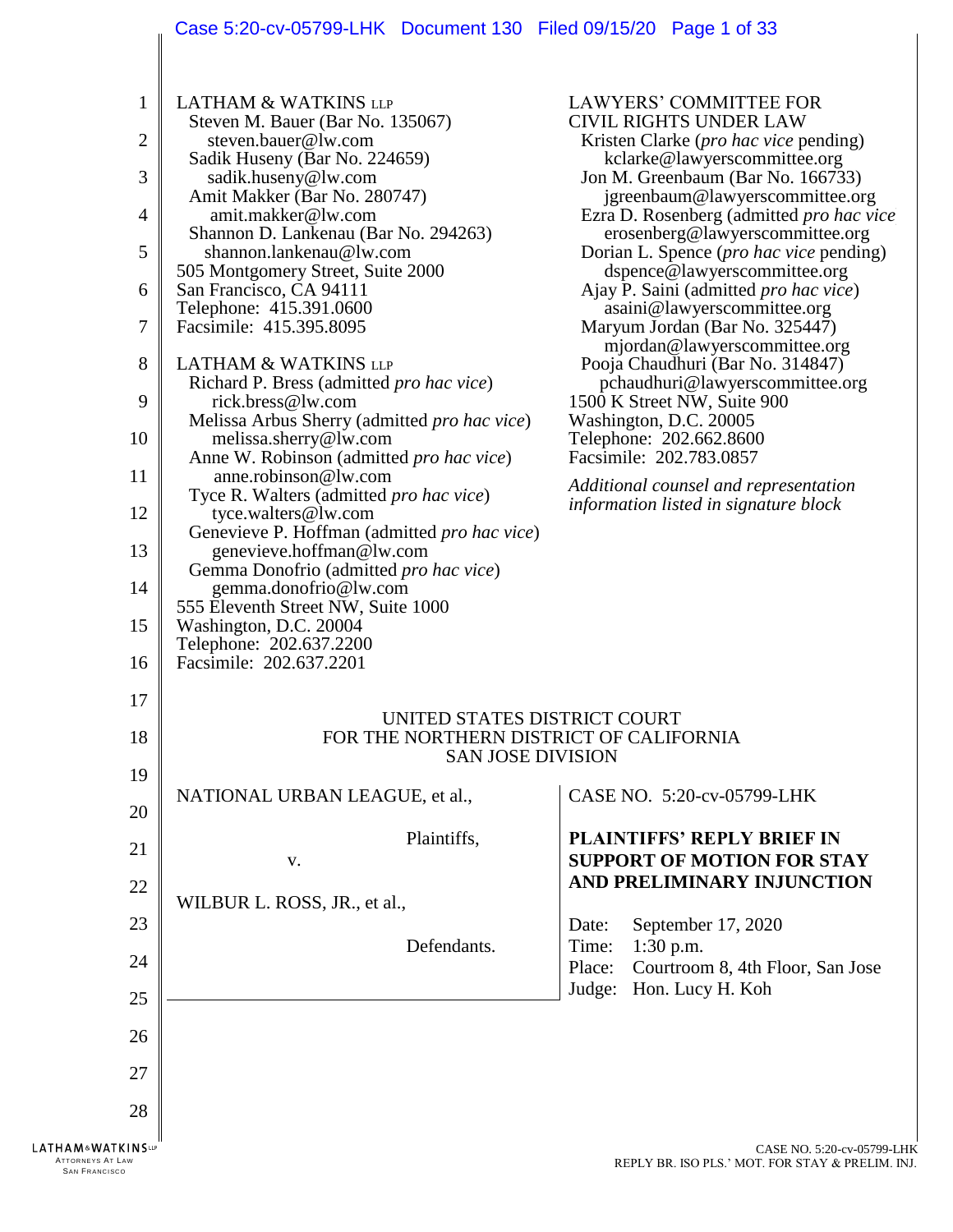|                                                                     | Case 5:20-cv-05799-LHK Document 130 Filed 09/15/20 Page 2 of 33 |                                                                                                |      |
|---------------------------------------------------------------------|-----------------------------------------------------------------|------------------------------------------------------------------------------------------------|------|
| 1                                                                   |                                                                 | <b>TABLE OF CONTENTS</b>                                                                       | Page |
| $\overline{2}$                                                      | I.                                                              |                                                                                                |      |
| 3                                                                   | П.                                                              |                                                                                                |      |
| 4                                                                   |                                                                 | A.                                                                                             |      |
| 5                                                                   |                                                                 | The political question doctrine does not bar review of the Replan3<br>1.                       |      |
| 6<br>7                                                              |                                                                 | 2.                                                                                             |      |
| 8                                                                   |                                                                 | The Replan is final agency action reviewable under the APA 7<br>3.                             |      |
| 9                                                                   |                                                                 | The Irreparable Harm And Balance Of Hardship Factors Weigh Sharply In<br><b>B.</b>             |      |
| 10                                                                  |                                                                 |                                                                                                |      |
| 11                                                                  |                                                                 | $C$ .                                                                                          |      |
| 12                                                                  |                                                                 | Defendants failed to engage in reasoned decisionmaking 12<br>1.                                |      |
| 13                                                                  |                                                                 | 2.<br>The statutory deadline cannot rescue the Replan14                                        |      |
| 14                                                                  |                                                                 | Plaintiffs Are Likely To Succeed On Their Enumeration Clause Claim18<br>D.                     |      |
| 15                                                                  | III.                                                            |                                                                                                |      |
| 16                                                                  |                                                                 |                                                                                                |      |
| 17                                                                  |                                                                 |                                                                                                |      |
| 18                                                                  |                                                                 |                                                                                                |      |
| 19                                                                  |                                                                 |                                                                                                |      |
| 20                                                                  |                                                                 |                                                                                                |      |
| 21                                                                  |                                                                 |                                                                                                |      |
| 22                                                                  |                                                                 |                                                                                                |      |
| 23                                                                  |                                                                 |                                                                                                |      |
| 24                                                                  |                                                                 |                                                                                                |      |
| 25                                                                  |                                                                 |                                                                                                |      |
| 26                                                                  |                                                                 |                                                                                                |      |
| 27                                                                  |                                                                 |                                                                                                |      |
| 28                                                                  |                                                                 |                                                                                                |      |
| LATHAM&WATKINSLP<br><b>ATTORNEYS AT LAW</b><br><b>SAN FRANCISCO</b> |                                                                 | CASE NO. 5:20-cv-05799-LHK<br>REPLY BR. ISO PLS.' MOT. FOR STAY & PRELIM. INJ.<br><sup>1</sup> |      |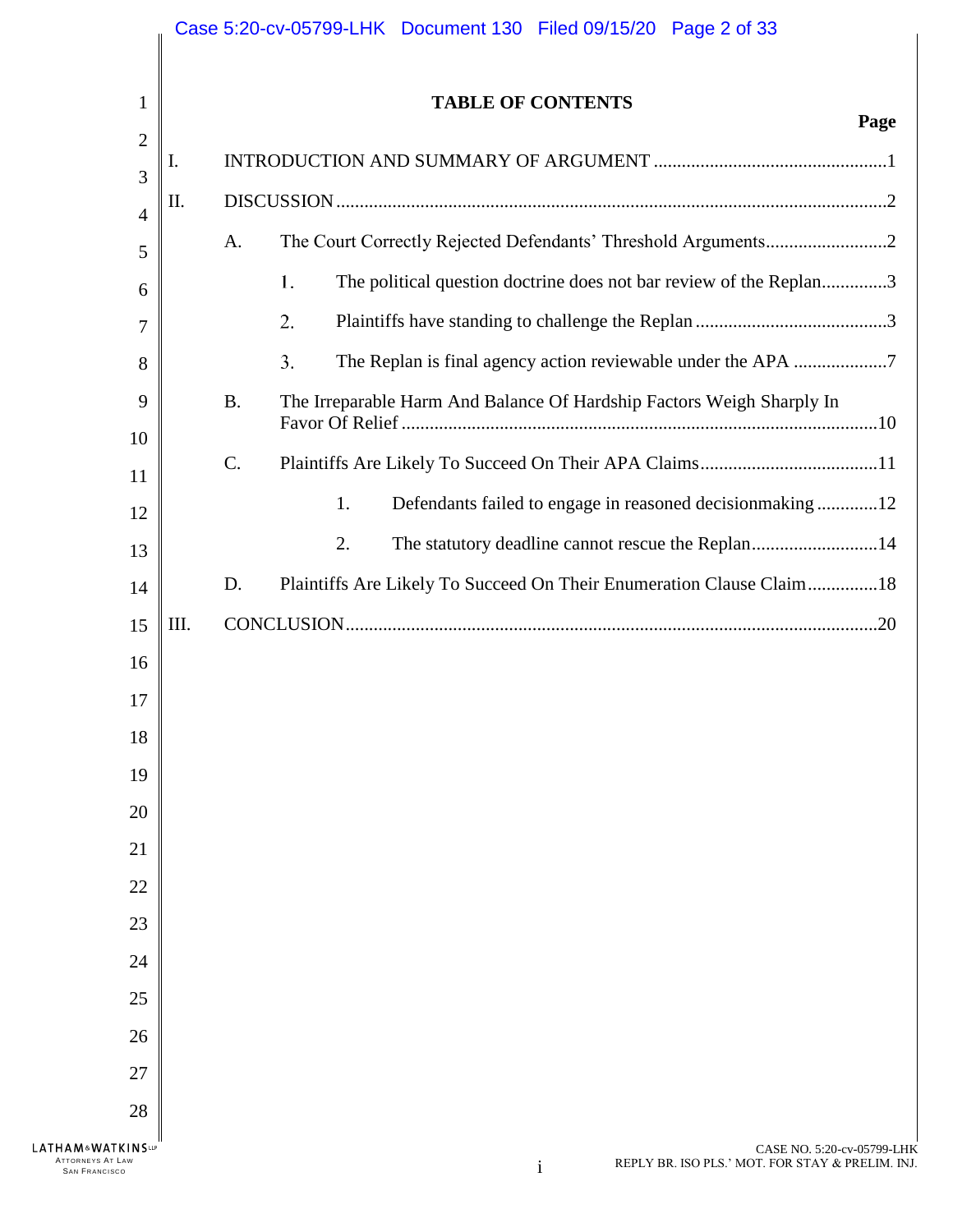|                                                                              | Case 5:20-cv-05799-LHK Document 130 Filed 09/15/20 Page 3 of 33                                                              |
|------------------------------------------------------------------------------|------------------------------------------------------------------------------------------------------------------------------|
|                                                                              |                                                                                                                              |
| 1                                                                            | <b>TABLE OF AUTHORITIES</b>                                                                                                  |
| 2                                                                            | Page(s)                                                                                                                      |
| 3                                                                            | <b>CASES</b>                                                                                                                 |
| 4                                                                            | Am. Diabetes Ass'n v. U.S. Dep't of Army,                                                                                    |
| 5                                                                            |                                                                                                                              |
| 6<br>7                                                                       | Appalachian Power Co. v. EPA,                                                                                                |
| 8                                                                            | Asarco, Inc. v. EPA,                                                                                                         |
| 9                                                                            | AT&T Info. Sys., Inc. v. GSA,                                                                                                |
| 10                                                                           |                                                                                                                              |
| 11                                                                           | Barnhart v. Peabody Coal Co.,                                                                                                |
| 12                                                                           |                                                                                                                              |
| 13                                                                           | Bennett v. Spear,                                                                                                            |
| 14                                                                           | Biodiversity Legal Foundation v. Badgley,                                                                                    |
| 15                                                                           |                                                                                                                              |
| 16                                                                           | Brock v. Pierce Cty.,                                                                                                        |
| 17                                                                           | California v. Ross,                                                                                                          |
| 18                                                                           |                                                                                                                              |
| 19                                                                           | Carey v. Klutznick,                                                                                                          |
| 20                                                                           |                                                                                                                              |
| 21                                                                           | Carey v. Klutznick,                                                                                                          |
| 22                                                                           | Catholic League for Religious & Civ. Rights v. City of S.F.,                                                                 |
| 23                                                                           |                                                                                                                              |
| 24                                                                           | Chiang v. Kempthorne,                                                                                                        |
| 25                                                                           |                                                                                                                              |
| 26                                                                           | Citizens to Preserve Overton Park, Inc. v. Volpe,<br>401 U.S. 402 (1971), overruled on other grounds by Califano v. Sanders, |
| 27                                                                           |                                                                                                                              |
| 28                                                                           |                                                                                                                              |
| <b>LATHAM&amp;WATKINS</b><br><b>ATTORNEYS AT LAW</b><br><b>SAN FRANCISCO</b> | CASE NO. 5:20-cv-05799-LHK<br>REPLY BR. ISO PLS.' MOT. FOR STAY & PRELIM. INJ.<br>$\overline{\mathbf{u}}$                    |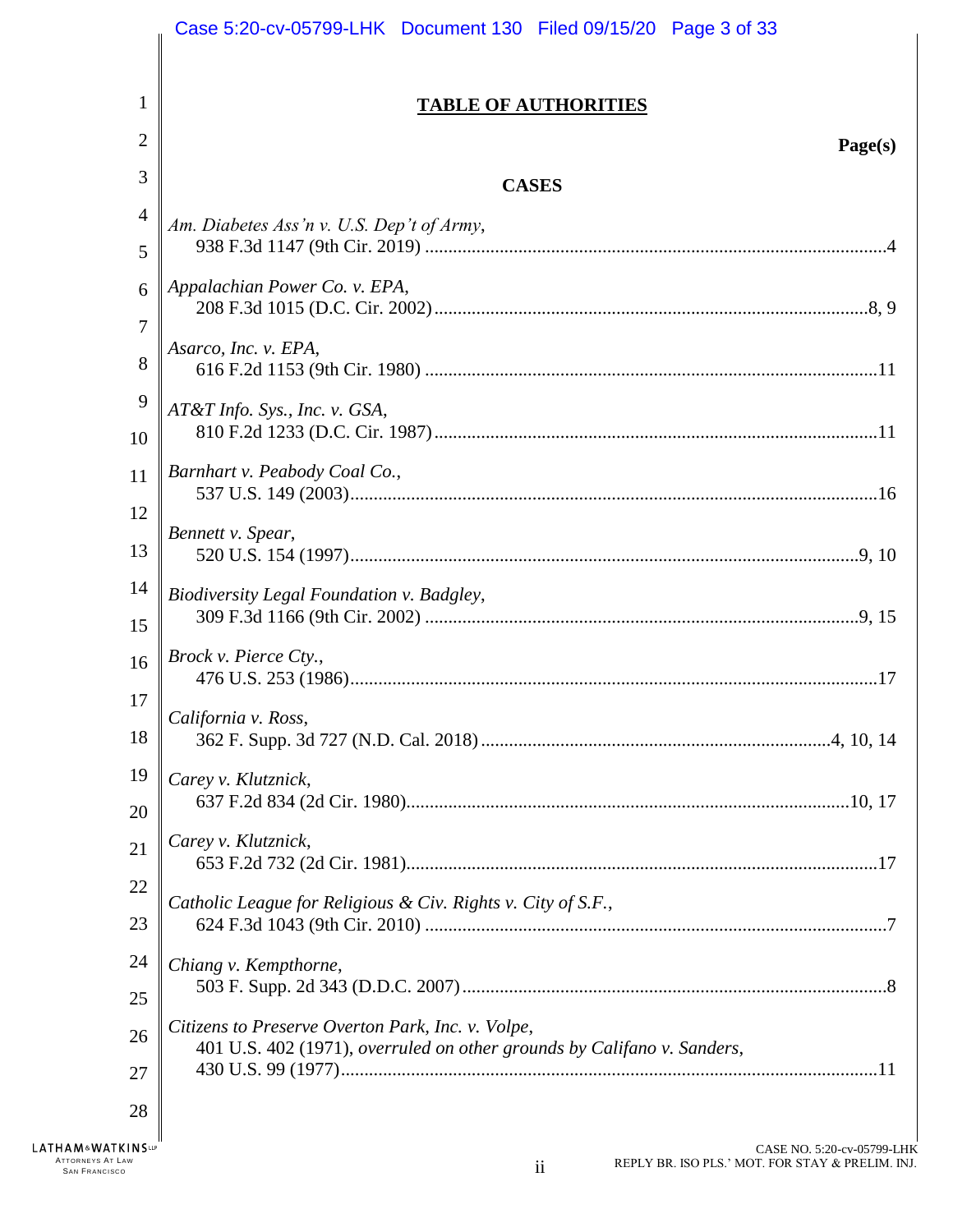|                | Case 5:20-cv-05799-LHK  Document 130  Filed 09/15/20  Page 4 of 33 |
|----------------|--------------------------------------------------------------------|
| $\mathbf{1}$   | Davis v. FEC,                                                      |
| $\overline{2}$ |                                                                    |
| 3              | Dep't of Commerce v. New York,                                     |
| $\overline{4}$ | Dep't of Commerce v. U.S. House of Reps.,                          |
| 5              |                                                                    |
| 6              | DHS v. Regents of Univ. of Cal.,                                   |
| $\overline{7}$ |                                                                    |
| 8              | Dist. of Columbia v. U.S. Dep't of Commerce,                       |
| 9              | Doe v. Walker,                                                     |
| 10             |                                                                    |
| 11             | Encino Motorcars, LLC v. Navarro,                                  |
| 12             |                                                                    |
| 13             | Esshaki v. Whitmer,                                                |
| 14             | Forest Guardians v. Babbitt,                                       |
| 15             |                                                                    |
| 16             | Franklin v. Massachusetts,                                         |
| 17             | Hernandez v. Sessions,                                             |
| 18             |                                                                    |
| 19             | Humane Soc'y v. Locke,                                             |
| 20             |                                                                    |
| 21             | Klutznick v. Carey,                                                |
| 22             | Kravitz v. Dep't of Commerce,                                      |
| 23             |                                                                    |
| 24             | Kravitz v. U.S. Dep't of Commerce,                                 |
| 25             |                                                                    |
| 26             | Lujan v. Nat'l Wildlife Fed'n,                                     |
| 27             | Melendres v. Arpaio,                                               |
| 28             |                                                                    |
| <b>KINC</b> ID | $C$ ARE NO. 5.20 av 05700 LI                                       |

**LATHAM**<sup>&</sup>**WATKINS** ATTORNEYS AT LAW<br>SAN FRANCISCO **in the San Action of the San Action of the San Action of The San Action of The San Action of The S**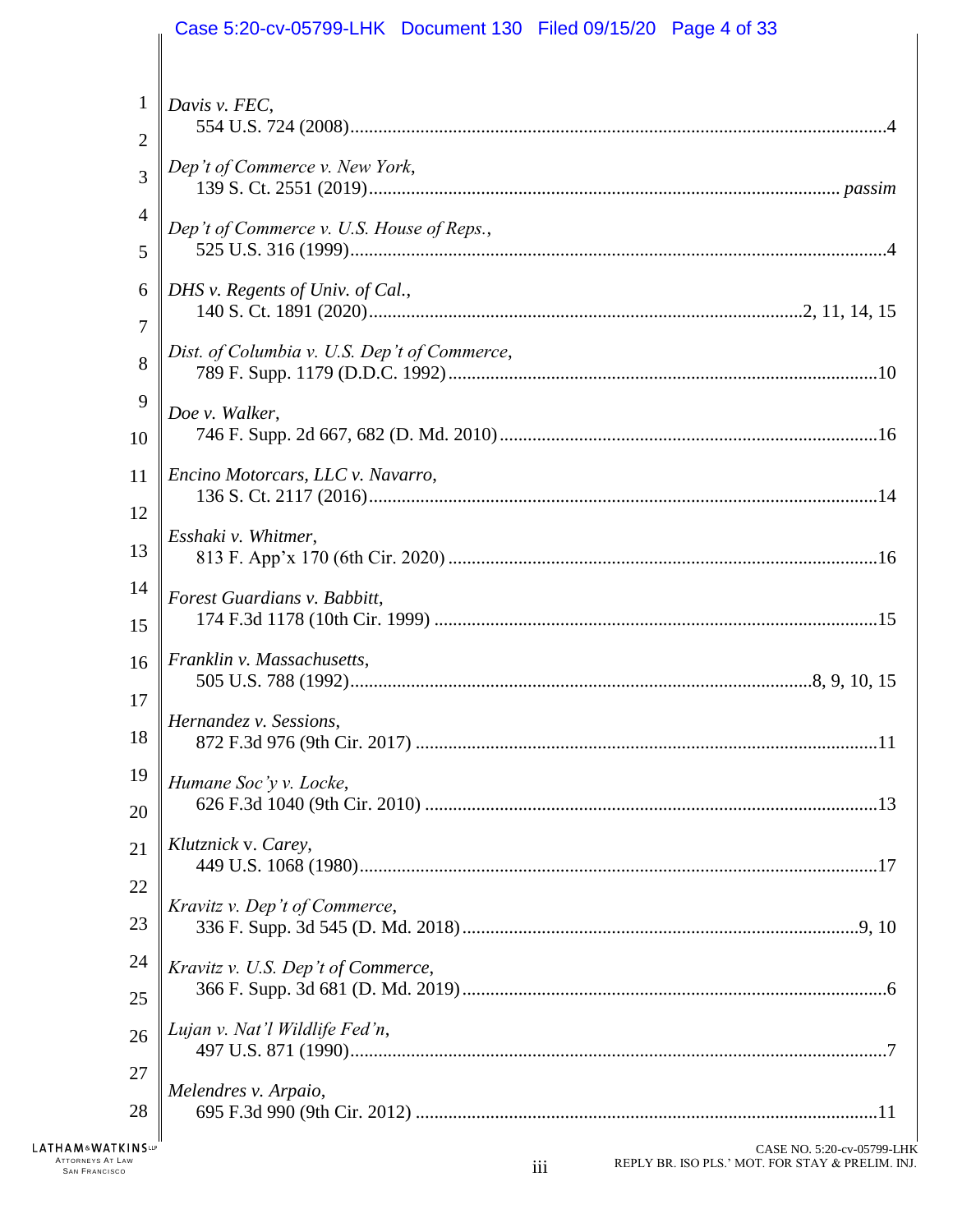|                | Case 5:20-cv-05799-LHK Document 130 Filed 09/15/20 Page 5 of 33 |
|----------------|-----------------------------------------------------------------|
| $\mathbf{1}$   | NAACP v. Trump,                                                 |
| $\overline{2}$ |                                                                 |
| 3              | Nat. Res. Def. Council v. EPA,                                  |
| $\overline{4}$ | New York v. U.S. Dep't of Commerce,                             |
| 5              |                                                                 |
| 6              | New York v. U.S. Dep't of Commerce,                             |
| 7              |                                                                 |
| 8              | Nielsen v. Preap,                                               |
| 9              | Norton v. S. Utah Wilderness All.,                              |
| 10             |                                                                 |
| 11             | Nw. Envtl. Def. Ctr. v. Bonneville Power Admin.,                |
| 12             |                                                                 |
| 13             | Or. Nat. Desert Ass'n v. U.S. Forest Serv.,                     |
| 14             | Organized Vill. of Kake v. USDA,                                |
| 15             |                                                                 |
| 16             | Regions Hosp. v. Shalala,                                       |
| 17             |                                                                 |
| 18             | Salazar v. King,                                                |
| 19             | San Luis Unit Food Producers v. United States,                  |
| 20             |                                                                 |
| 21             | Steel Co. v. Citizens for a Better Env't,                       |
| 22             |                                                                 |
| 23             | Susan B. Anthony List v. Driehaus,                              |
| 24             | U.S. House of Reps. v. U.S. Dep't of Commerce,                  |
| 25             |                                                                 |
| 26             | Utah v. Evans,                                                  |
| 27             |                                                                 |
| 28             | Valentini v. Shinseki,                                          |
| (INSHP         | CASE NO. 5:20-cv-05799-LE                                       |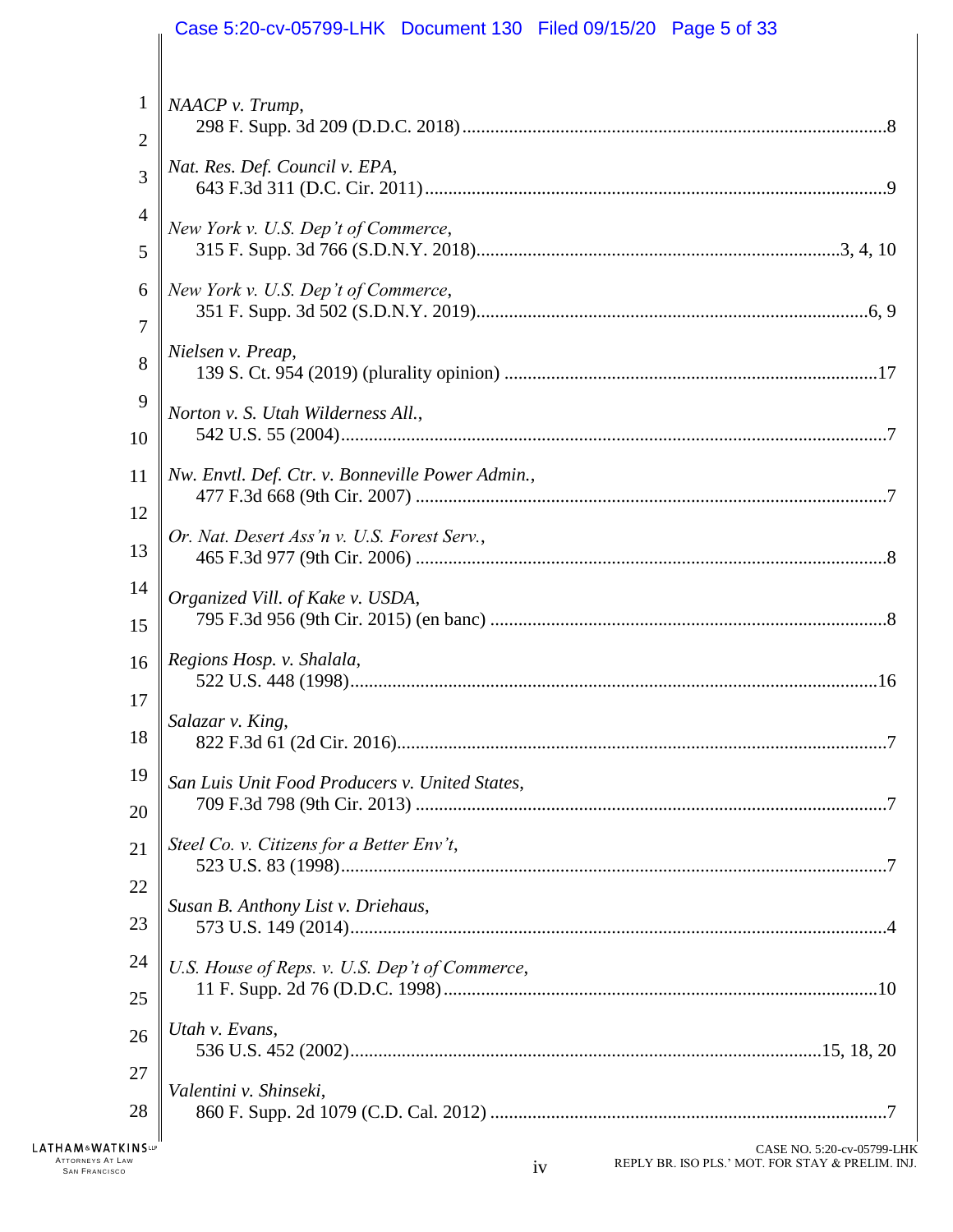|                                                                                | Case 5:20-cv-05799-LHK  Document 130  Filed 09/15/20  Page 6 of 33                  |
|--------------------------------------------------------------------------------|-------------------------------------------------------------------------------------|
|                                                                                |                                                                                     |
| $\mathbf{1}$                                                                   | W. Oil & Gas Ass'n v. EPA,                                                          |
| $\overline{2}$                                                                 |                                                                                     |
| 3                                                                              | Wild Fish Conservancy v. Jewell,                                                    |
| $\overline{4}$                                                                 | Winter v. Nat. Res. Def. Council, Inc.,                                             |
| 5                                                                              |                                                                                     |
| 6                                                                              | Wisconsin v. City of New York,                                                      |
| 7                                                                              |                                                                                     |
| 8                                                                              | <b>STATUTES</b>                                                                     |
| 9                                                                              |                                                                                     |
| 10                                                                             |                                                                                     |
| 11                                                                             |                                                                                     |
| 12                                                                             |                                                                                     |
| 13                                                                             | <b>OTHER AUTHORITIES</b>                                                            |
| 14                                                                             |                                                                                     |
| 15                                                                             |                                                                                     |
| 16                                                                             |                                                                                     |
| 17                                                                             |                                                                                     |
| 18                                                                             |                                                                                     |
| 19                                                                             |                                                                                     |
| 20                                                                             |                                                                                     |
| 21                                                                             |                                                                                     |
| 22                                                                             |                                                                                     |
| 23                                                                             |                                                                                     |
| 24                                                                             |                                                                                     |
| 25                                                                             |                                                                                     |
| 26                                                                             |                                                                                     |
| 27                                                                             |                                                                                     |
| 28                                                                             |                                                                                     |
| <b>LATHAM&amp;WATKINSUP</b><br><b>ATTORNEYS AT LAW</b><br><b>SAN FRANCISCO</b> | CASE NO. 5:20-cv-05799-LHK<br>REPLY BR. ISO PLS.' MOT. FOR STAY & PRELIM. INJ.<br>V |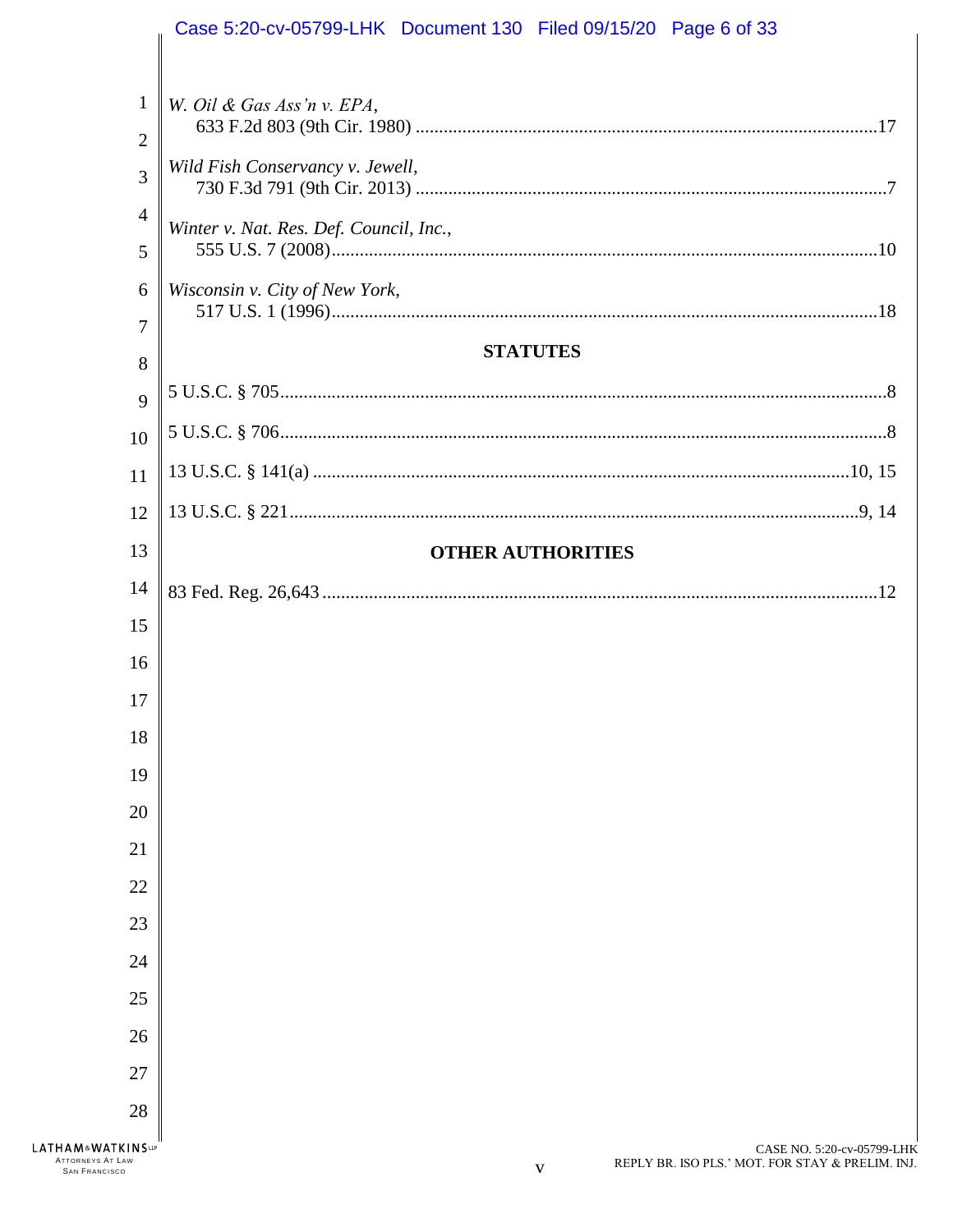1

## <span id="page-6-0"></span>**I. INTRODUCTION AND SUMMARY OF ARGUMENT**

 $\overline{2}$ 3 4 5 6 7 8 9 10 11 12 Defendants' opposition confirms the necessity and appropriateness of preliminary relief. It is undisputed that the Bureau took nearly a full month to develop its COVID-19 Plan, which preserved at least the same amount of time for each census operation and the same quality metrics as the Bureau's initial 2018 Plan (developed over a decade through extensive analysis, testing, consultation with other agencies, and input from stakeholders). It is also undisputed that the "Replan" was devised in five days with no stakeholder input and was presented to Secretary Ross alongside warnings that cutting time and operations from the census would significantly degrade the accuracy and quality of the data. And it is undisputed that the Secretary's directive was to compress the data collection and processing timelines to meet a December 31 deadline—a deadline the Bureau's officials had already said, publicly, was impossible. *See* Addendum (statements by government officials).

13 14 15 16 17 18 19 20 21 22 Defendants do not meaningfully address any of these fundamental flaws. They do not dispute that multiple aspects of the issue remained unexamined, nor provide any contemporaneous justification for their sudden change of position. They do not dispute that the Replan was intended to effectuate the Apportionment Exclusion Order issued by President Trump just a few days prior. Indeed, the only support they offer—Mr. Fontenot's declaration, which principally focuses on the initial 2018 Plan—does not (a) contradict or explain Mr. Fontenot's previous statements or those of other Bureau officials; (b) present any supporting documentation; or (c) even explain how the Replan's operations compare to the COVID-19 Plan, let alone materially dispute the facts declared by Mr. Fontenot's former colleagues and by the experts supporting Plaintiffs' motion.

23 24 25 26 27 28 Rather than defend their decisionmaking, Defendants focus on whether the Court has authority to hear this case, and the excuse that Defendants' hands were tied by the December 31 deadline. The Court has provisionally and correctly rejected this first set of arguments (AR Order 9-17), and other courts have repeatedly rejected the same in prior census challenges. And contrary to Defendants' assertions, Plaintiffs do not ask this Court to oversee the Bureau's census operations. Plaintiffs challenge the discrete decision to issue the Replan, and seek only to stay the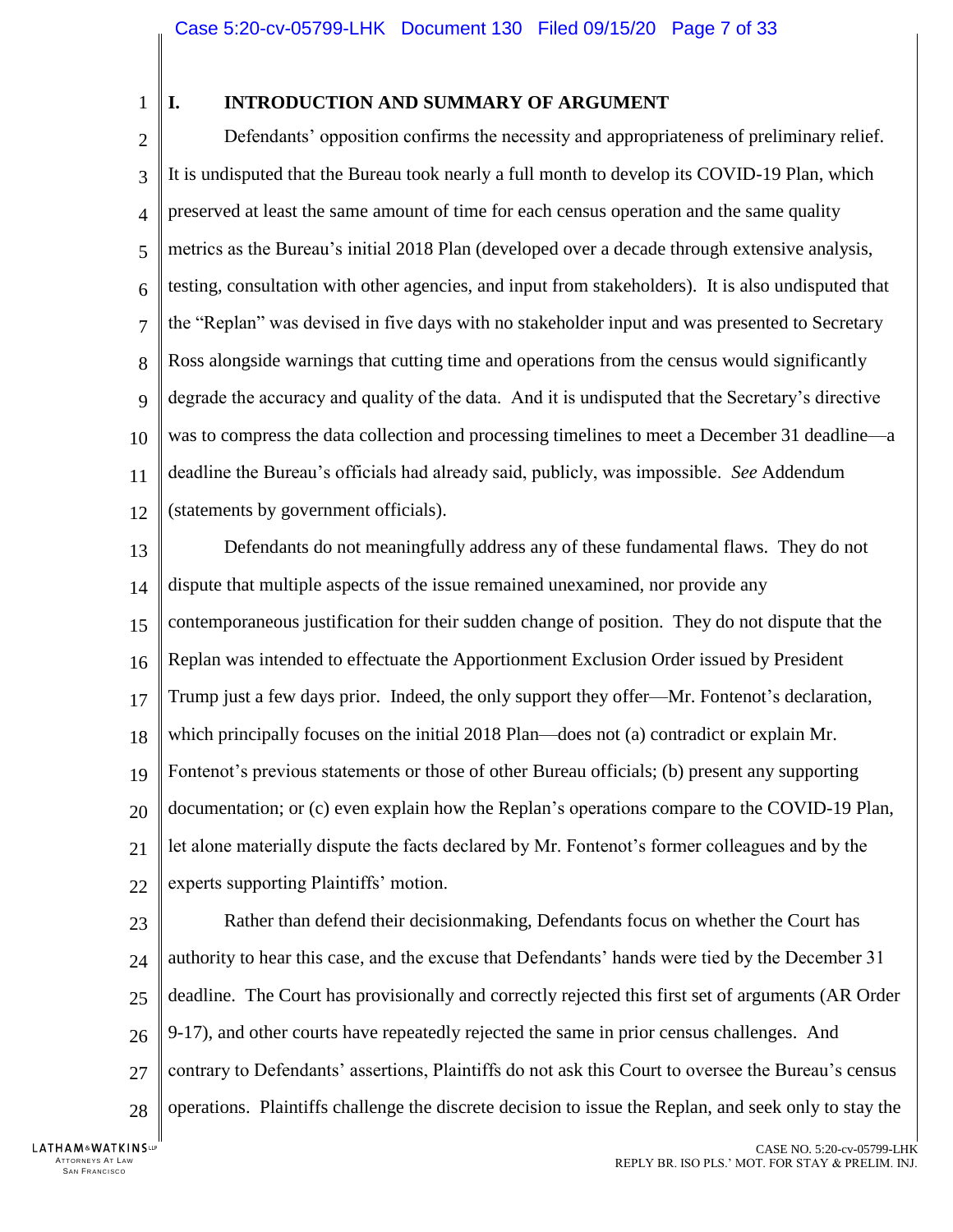<span id="page-7-2"></span>1 Replan so that Defendants can comply with their *own* preexisting COVID-19 Plan.

 $\overline{2}$ 3 4 5 6 7 8 9 10 As for the December 31 deadline, Defendants cannot hide behind a statutory deadline *where the same statute* imposes a duty to "conduct a census that is accurate." *Dep't of Commerce v. New York*, 139 S. Ct. 2551, 2568-69 (2019) (citation omitted). Nor can a statutory deadline control, of course, when adherence to it would violate an underlying constitutional duty. Moreover, as the Supreme Court recently affirmed, an agency must comply with the APA even when it believes its actions are legally compelled. *DHS v. Regents of Univ. of Cal.*, 140 S. Ct. 1891, 1915 (2020). Defendants had to consider the many factors at issue when fundamentally changing their position on the timeline needed to conduct an accurate census. And the undisputed evidence makes clear that they did not.

<span id="page-7-3"></span>11 12 13 14 15 16 Plaintiffs' showing on irreparable harm and the strong public interest in enjoining the Replan compel preliminary relief for the same reasons they warranted a temporary restraining order ("TRO"). TRO Order 4-6. Mere platitudes that the Bureau is "confident" (Fontenot Decl. ¶ 91) that it can achieve an accurate census under the Replan cannot overcome the wealth of evidence from the Bureau itself making clear that it cannot. Plaintiffs respectfully request that the Court grant their motion for stay and preliminary injunction.

17

#### <span id="page-7-0"></span>**II. DISCUSSION**

18 19 20 21 This Court has already provisionally resolved Defendants' threshold arguments, found a likelihood of irreparable harm, and recognized that the balance of equities weighs in favor of relief. Those holdings are all correct. And on the merits, too, Plaintiffs are likely to succeed on their claims that the Replan violates the APA and the Constitution.

<span id="page-7-1"></span>22

26

27

28

ATTORNEYS AT LAW<br>SAN FRANCISCO

**LATHAM&WATKINSLP** 

### **A. The Court Correctly Rejected Defendants' Threshold Arguments**

23 24 25 The bulk of Defendants' opposition is spent arguing that the Court cannot consider the merits of Plaintiffs' claim. Opp. 4-23. The Court recently addressed, and provisionally rejected, all five "threshold" reasons. AR Order 9-17. The Court's conclusions (*id.* at 8) were correct.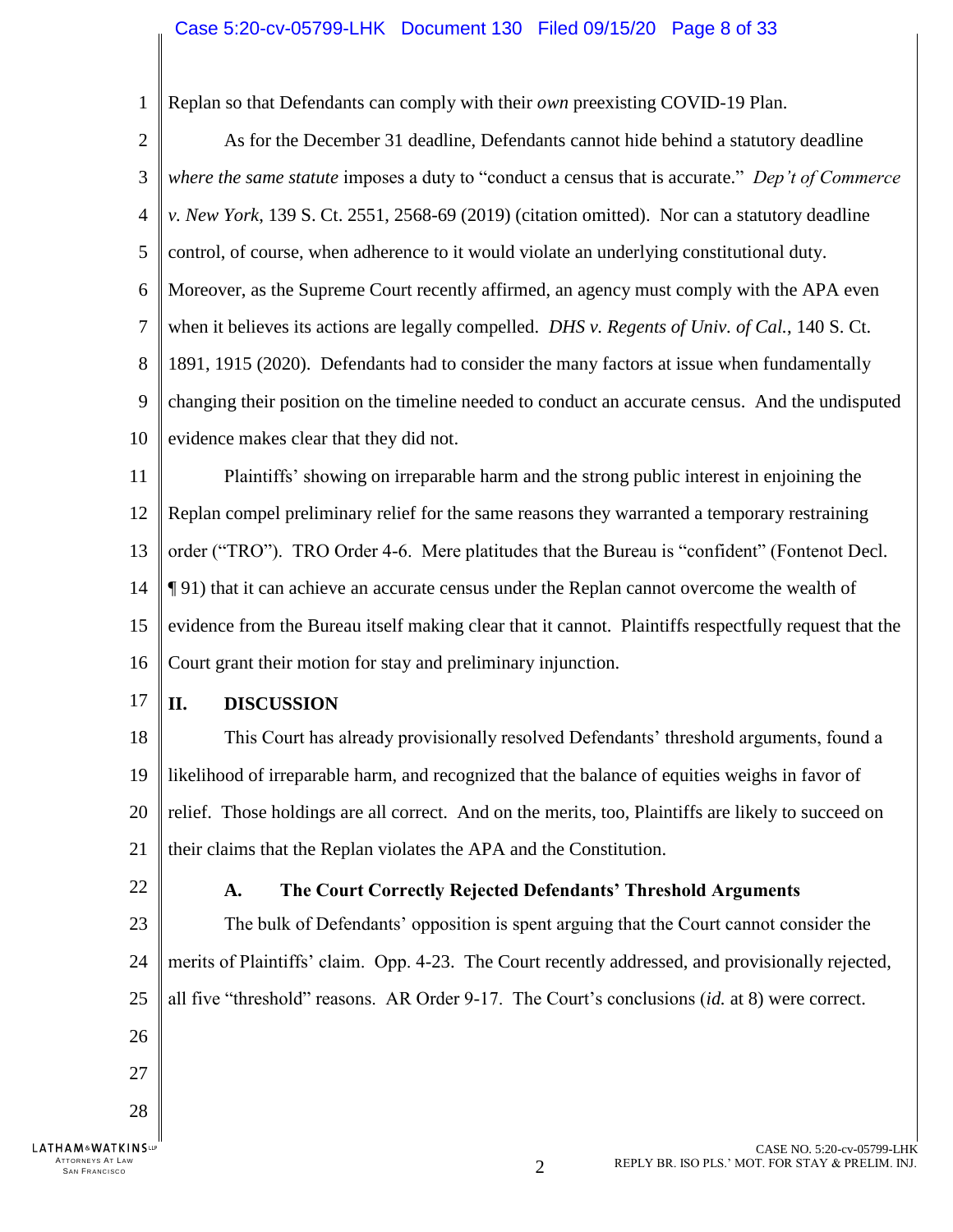<span id="page-8-0"></span>1

#### <span id="page-8-2"></span> $1.$ **The political question doctrine does not bar review of the Replan**

 $\overline{2}$ 3 4 5 6 7 8 9 10 Plaintiffs' claims are not barred by the political question doctrine. "[T]ime and again," courts "have recognized that the judiciary has at least some role to play in reviewing the conduct of the political branches with respect to the decennial census." *New York v. U.S. Dep't of Commerce*, 315 F. Supp. 3d 766, 791 & n.15 (S.D.N.Y. 2018) (citing cases); *see* AR Order 10- 11 (citing cases). And the Supreme Court recently "rejected Defendants' claim that there is 'no meaningful standard against which to judge the agency's exercise of discretion.'" AR Order 10 (quoting *New York*, 139 S. Ct. at 2568). That standard, as this Court explained, "is provided by the Census Act, the Constitution, and APA." *Id.* Defendants do not cite a *single* case to the contrary, and Plaintiffs are aware of none.

11 12 13 14 15 16 17 18 Nor are Plaintiffs' claims somehow "different" from all that came before. Opp. 6-8. This case presents a "discrete policy choice" that can be compared "against an alternative." *Id.* at 7. Defendants decided to accelerate the census timeline in the Replan; the "alternative" was to adhere to the timeline in the COVID-19 Plan they previously adopted and were implementing. There are no abstract questions in this case about how much "time," "funding," or "staff[ing]" would produce the most accurate count*. Id*. at 7-8. The issue is whether Defendants engaged in reasoned decisionmaking when, in a matter of days, they abandoned a decade of *their own*  planning.

19 20 21 22 23 24 25 Defendants also incorrectly conflate justiciability with the merits by insisting that the existence of a statutory deadline somehow makes this case unreviewable. Opp. 4-5, 7. The APA requires determining what "contemporaneous justifications" were given for the Replan, and whether the "agency considered—and gave a contemporaneous explanation of—all relevant aspects of a problem before taking action." AR Order 9. The statutory deadline is not the only "relevant aspect of the census" Congress has set forth. *Id.* at 9-10. Whether the deadline compelled or justified Defendants' actions is a legal question for this Court to decide. *See infra* Part II.C.2.

<span id="page-8-1"></span>26

27

28

#### $2.$ **Plaintiffs have standing to challenge the Replan**

The Court also correctly concluded that Plaintiffs have standing to challenge the Replan. AR Order 11-14. Plaintiffs have provided evidence of multiple injuries that are "concrete,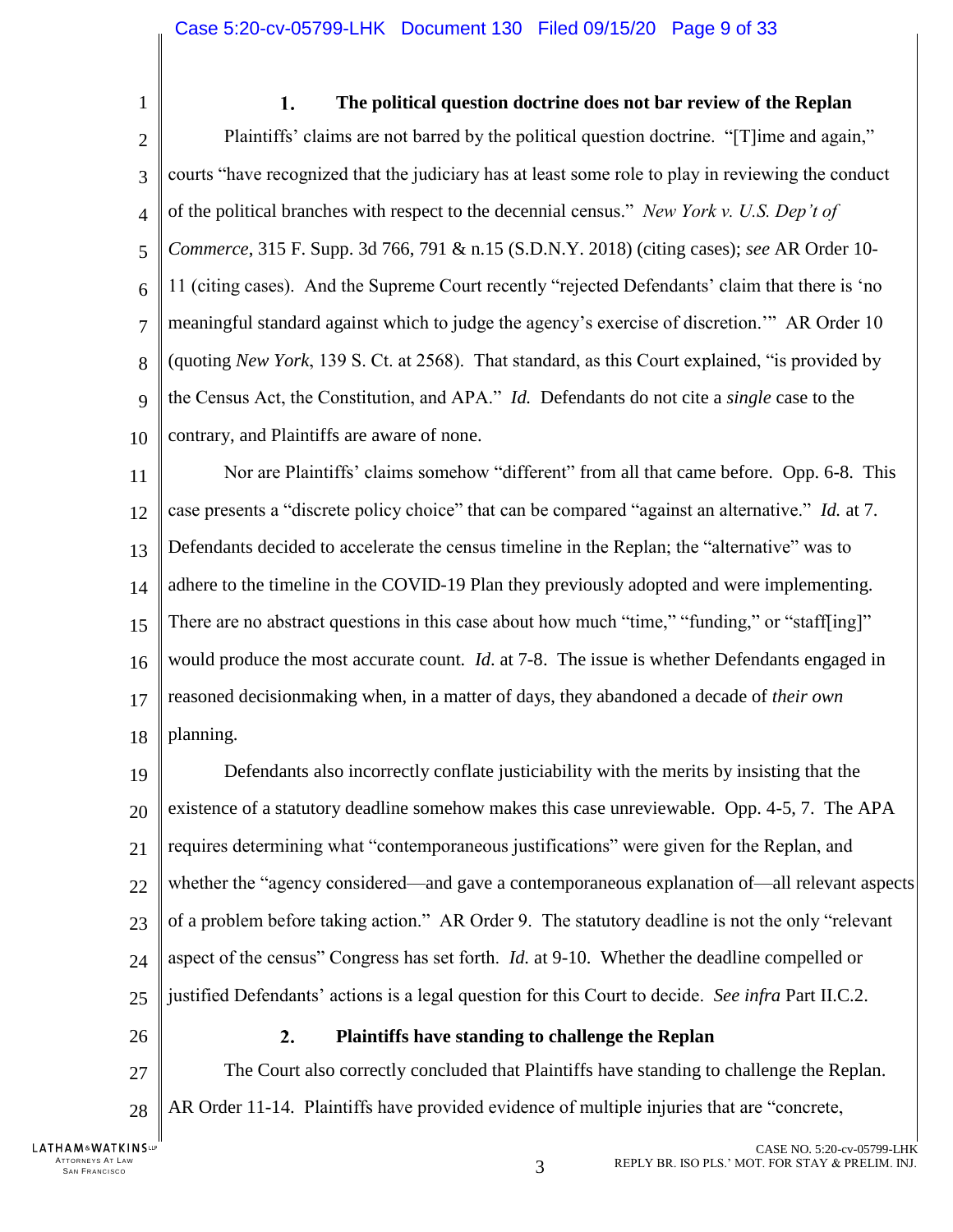#### <span id="page-9-2"></span>Case 5:20-cv-05799-LHK Document 130 Filed 09/15/20 Page 10 of 33

1  $\overline{2}$ 3 4 5 6 7 8 particularized, and actual or imminent; fairly traceable to the defendant's challenged behavior; and likely to be redressed by a favorable ruling." *Davis v. FEC*, 554 U.S. 724, 733 (2008). These same injuries—which include increased costs in conducting crucial operations, lost federal funding, representational harms, and increased costs of vital operations from the degradation of census information—were sufficient to support standing in prior census challenges. *See New York*, 139 S. Ct. at 2565; *New York*, 315 F. Supp. 3d at 786; *Dep't of Commerce v. U.S. House of Reps.*, 525 U.S. 316, 329-333 (1999); *California v. Ross*, 362 F. Supp. 3d 727, 738 (N.D. Cal. 2018). So too here.

<span id="page-9-4"></span><span id="page-9-3"></span><span id="page-9-1"></span>9 10 11 12 13 14 15 16 17 18 19 20 *Plaintiffs are suffering harm today*. As this Court recognized, Plaintiffs' declarations are replete with concrete examples of how Plaintiffs have been forced to expend and divert resources to try to mitigate the effects of the Replan and to counteract the information they had previously shared regarding the October 31 deadline. AR Order 12-13. Defendants do not dispute any of these facts. And their attempt to dismiss Plaintiffs' efforts as self-inflicted harms (Opp. 15) runs counter to fact and law. Defendants *themselves* boast about how much time and money was expended on the Bureau's advertising campaign, and how partners—like Plaintiffs were integral to that effort. Fontenot Decl.  $\P$  32, 39-42. Having conceded the point, Defendants cannot now argue that the resulting harm is not cognizable. *See Am. Diabetes Ass'n v. U.S. Dep't of Army*, 938 F.3d 1147, 1154 (9th Cir. 2019) (injury in fact if organization demonstrates "(1) frustration of its organizational mission; and (2) diversion of its resources to combat the particular [conduct] in question").

<span id="page-9-5"></span><span id="page-9-0"></span>21 22 23 24 25 26 27 28 *Plaintiffs will suffer future harm*. Plaintiffs have also established a real threat of future injury via lost federal funding and their fair share of political representation. *See* AR Order 11-12; *New York*, 139 S. Ct. at 2565 (future injury sufficient if "threatened injury is certainly impending, or there is a 'substantial risk that the harm will occur'" (quoting *Susan B. Anthony List v. Driehaus*, 573 U.S. 149, 158 (2014)). The causal chain is simple and familiar. The Replan's shortened timeline for data collection and processing will cause hard-to-count populations to be undercounted. Plaintiffs are local governments with high proportions of hard-to-count groups as residents, organizations with members in such communities, and individuals who live there. And even a

LATHAM&WATKINSLP ATTORNEYS AT LAW<br>SAN FRANCISCO <sup>S</sup>AN FRA NCI SCO 4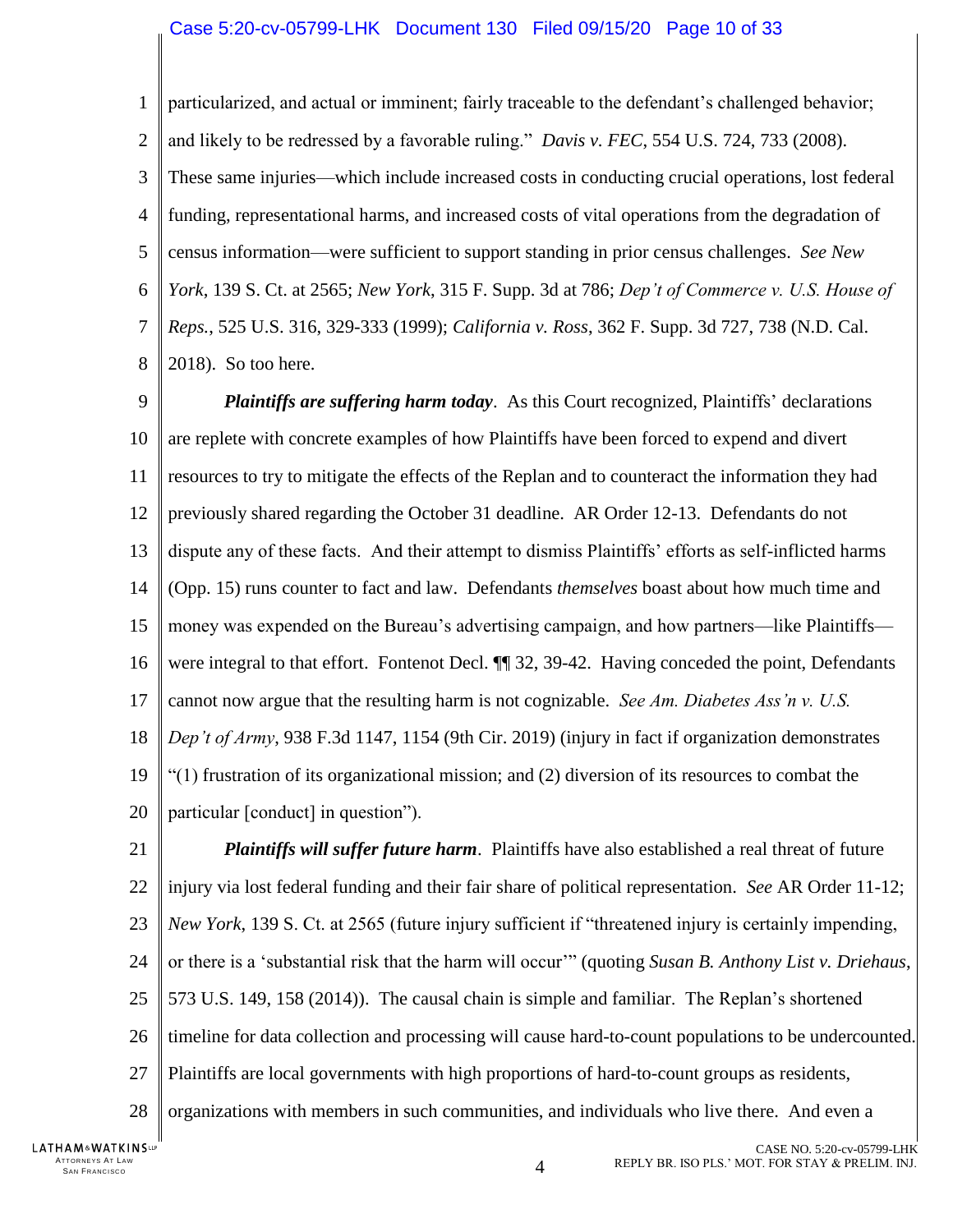#### Case 5:20-cv-05799-LHK Document 130 Filed 09/15/20 Page 11 of 33

1  $\overline{2}$ 3 small differential undercount will harm Plaintiffs by causing them to lose their fair share of federal dollars (which turn on census data) and representation in the House (the primary purpose of the census). Plaintiffs' detailed declarations substantiate each link in that chain. *See* AR Order 11-12.<sup>1</sup>

4 5 6 7 8 9 10 11 12 Defendants nevertheless argue that these harms are "speculative." Opp. 12. They dismiss the likelihood of an undercount because the Bureau "intends to improve the speed" of its operations "without sacrificing completeness," and the Replan was "designed" "to meet the statutory deadline without compromising quality to an *undue* degree." Opp. 13 (emphasis added) (quoting Fontenot Decl. ¶¶ 82, 86-91). But unsupported bromides cannot rebut the testimony of Plaintiffs' experts as to the inevitable effects of the Replan, particularly when the Bureau's own statements and documents warn of "significant[]" harms to data quality and Defendants' notice of compliance with the Court's TRO shows why. *See* PI Mot. 26-32; *see also infra* Part II.B. Plaintiffs' experts simply agree with the Bureau in this respect.

13 14 15 16 17 18 19 20 21 22 23 Defendants also argue that apportionment and funding are zero-sum games, and because the Replan will thus "lead to 'lower-quality data across the board,'" other jurisdictions "may be equally affected." Opp. 14 (quoting PI Mot. 27). But harms from an undercount are not spread evenly. Areas with high numbers of hard-to-count groups suffer disproportionately when compared to areas with low numbers of those same groups. Hillygus Decl. ¶¶ 19, 20; Louis Decl. ¶ 39; Thompson Decl. ¶¶ 20-21; Ex. 5 at 202 (listing hard-to-count populations). So, for example, as of September 11, 56.8% of Los Angeles residents had self-responded, as compared to 72.9% of Minneapolis residents, and the Bureau had marked 88.5% of Texas households as enumerated, as compared to 98.9% of Idaho households.<sup>2</sup> And as a number of courts have recognized with respect to the 2020 Census, specifically, a differential undercount need not be large to have a substantial impact on both funding and representational interests:

24

"[I]f noncitizen households are undercounted by as little as 2%[,] [states] will

25

26 27 28 1 *See* Louis Decl. ¶¶ 23, 30-34; Thompson Decl. ¶¶ 20-21; Hillygus Decl. ¶¶ 20, 37, 39-40; M. Garcia Decl. ¶¶ 7, 13-15; Briggs Decl. ¶¶ 7, 15-17; Gurmilan Decl. ¶ 6; Ellis Decl. ¶ 1-4; Dively Decl. ¶ 7; Westall Decl. ¶ 35; *see also* Ex. 16, Cong. Research Serv., *Community Development Block Grants and Related Programs: A Primer* 9-10 (Apr. 30, 2014) (detailing funding formula). 2 *See* Ex. 17 (screenshot of https://www.censushardtocountmaps2020.us/); Ex. 18, Census Bureau, *2020 Census Housing Unit Enumeration Progress by State*.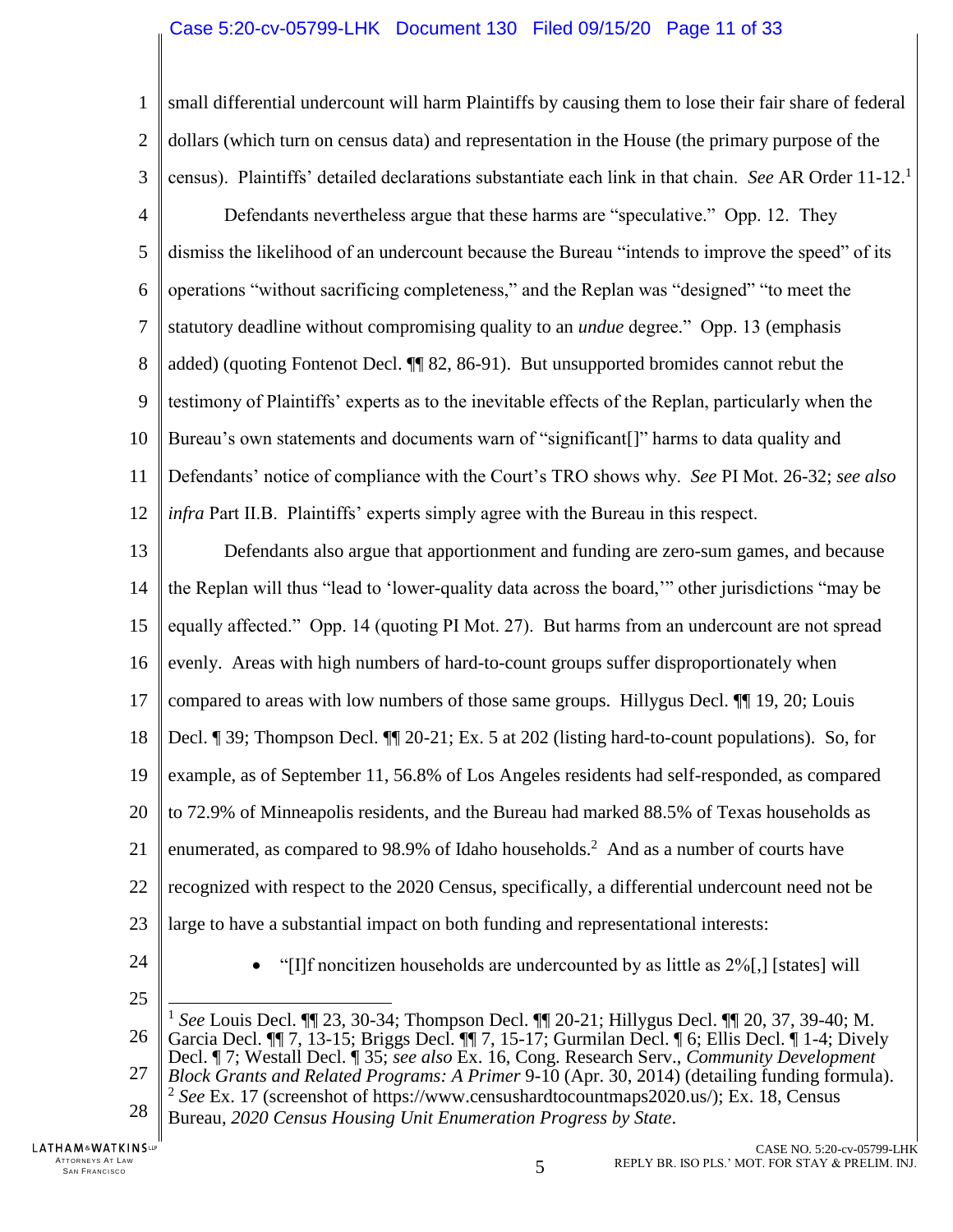<span id="page-11-1"></span><span id="page-11-0"></span>

|             | Case 5:20-cv-05799-LHK Document 130 Filed 09/15/20 Page 12 of 33                                                                                                                                                                                                                                                           |
|-------------|----------------------------------------------------------------------------------------------------------------------------------------------------------------------------------------------------------------------------------------------------------------------------------------------------------------------------|
| 1<br>2      | lose out on federal funds." AR Order 12 (quoting <i>New York</i> , 139 S. Ct. at<br>$2565$ ).                                                                                                                                                                                                                              |
| 3<br>4      | "[A] mere 5.8% differential undercount both of people who live in noncitizen<br>households and Hispanics" would threaten five states in 2020 with "a<br>substantial risk of a loss of representation in the House of Representatives."<br>New York v. U.S. Dep't of Commerce, 351 F. Supp. 3d 502, 594 (S.D.N.Y.<br>2019). |
| 5<br>6<br>7 | "[A] mere two percent net differential undercount of people who live in<br>noncitizen households" "will dilute the political power of" many major<br>metropolitan areas. Id. at 595; see also Kravitz v. U.S. Dep't of Commerce, 366<br>F. Supp. 3d 681, 736-37 (D. Md. 2019).                                             |
| 8           | The Replan, in turn, threatens great undercounts. Former Bureau Director Thompson                                                                                                                                                                                                                                          |
| 9           | notes that it "will likely result in undercounts  materially larger than were observed in the 1990                                                                                                                                                                                                                         |
| 10          | Census," which saw a 4.6% "undercount of [the] Black or African American population" and a                                                                                                                                                                                                                                 |
| 11          | 5% undercount "for the Hispanic population." Thompson Dec. ¶ 21, see Dkt. 58, Amicus Br. of                                                                                                                                                                                                                                |
| 12          | States at 4-5. Whether California, for example, loses a seat may depend on as little as 1,324                                                                                                                                                                                                                              |
| 13          | people, and that lost seat would likely come from the Los Angeles region, which is recognized                                                                                                                                                                                                                              |
| 14          | by the Bureau as one of the hardest areas in the nation to count. Ex. 19, Rose Inst., Southern                                                                                                                                                                                                                             |
| 15          | California Faces Loss of One Congressional District, May Narrowly Hold on to Second (July 6,                                                                                                                                                                                                                               |
| 16          | 2020); see also M. Garcia Decl. ¶ 7. And Texas, which is among the states vying most closely                                                                                                                                                                                                                               |
| 17          | for additional congressional seats, $3$ is well below average in response rate and the Bureau's own                                                                                                                                                                                                                        |
| 18          | "enumerated" rate. See Ex. 18; see also A. Garcia Decl. [1] 1, 11-12; Stewart Decl. 14 (League                                                                                                                                                                                                                             |
| 19          | of Women Voters has members in every state). So while other areas with a high proportion of                                                                                                                                                                                                                                |
| 20          | hard-to-count individuals (e.g., rural areas) will suffer from an undercount too, the notion that                                                                                                                                                                                                                          |
| 21          | there is no way to predict winners and losers from the Replan has no basis in reality.                                                                                                                                                                                                                                     |
| 22          | Plaintiffs' Injuries Are Fairly Traceable And Redressable. Finally, as the Court                                                                                                                                                                                                                                           |
| 23          | explained, Plaintiffs' standing rests on "the predictable effect of accelerating census deadlines,                                                                                                                                                                                                                         |
| 24          | without warning, after months of publicly operating under a plan tailored to COVID-19," and                                                                                                                                                                                                                                |
| 25          | "enjoining the Replan's last-minute change in deadlines would redress those harms." AR Order                                                                                                                                                                                                                               |
| 26          | 13-14. Defendants argue that the statutory deadline is the real cause of Plaintiffs' harms, and this                                                                                                                                                                                                                       |
| 27          | Court cannot provide a remedy. Opp. 9-12. But "Article III 'requires no more than de facto                                                                                                                                                                                                                                 |
| 28          | <sup>3</sup> Ex. 20, Press Release at 4, Election Data Servs. (Dec. 30, 2019).                                                                                                                                                                                                                                             |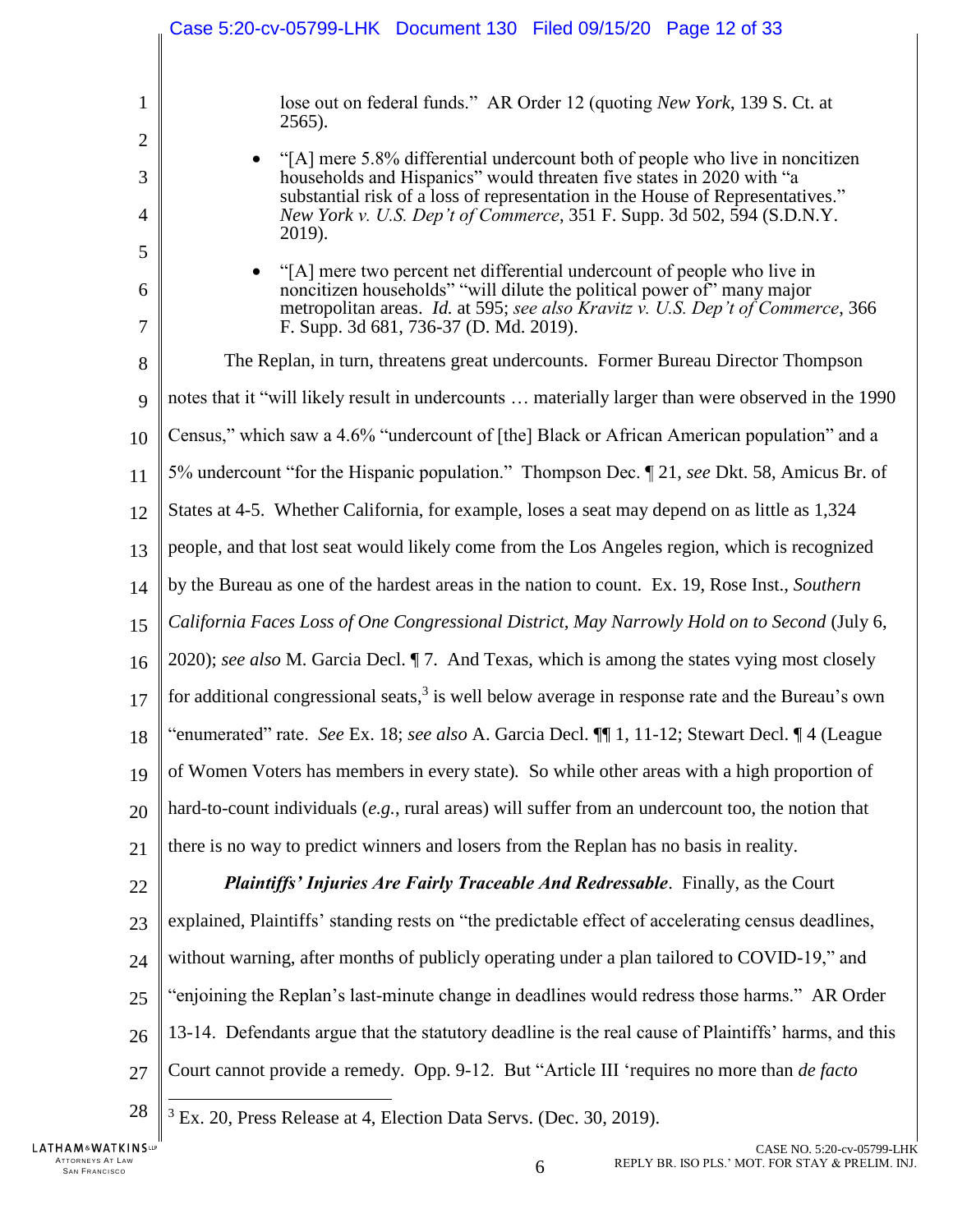1  $\mathfrak{D}$ 3 4 5 6 7 causality.'"AR Order 13 (quoting *New York*, 139 S. Ct. at 2566). As stated above with respect to the political question doctrine, whether the statutory deadline compelled or justified Defendants' actions goes to the merits of Plaintiffs' claims (*see infra* Part II.C.2), not to their Article III standing. *See Catholic League for Religious & Civ. Rights v. City of S.F.*, 624 F.3d 1043, 1049 (9th Cir. 2010) ("Nor can standing analysis, which prevents a claim from being adjudicated for lack of jurisdiction, be used to disguise merits analysis …."); *Steel Co. v. Citizens for a Better Env't*, 523 U.S. 83, 96 (1998).

<span id="page-12-0"></span>8

#### <span id="page-12-9"></span><span id="page-12-7"></span><span id="page-12-1"></span> $3.$ **The Replan is final agency action reviewable under the APA**

9 10 The Court was also correct to conclude that the Replan is "agency action," that is "final," and that is "not committed to agency discretion by law." AR Order 14-17.

<span id="page-12-3"></span>11 12 13 14 15 16 17 18 19 20 21 22 23 24 *The Replan is "agency action***.***"* Defendants claim (Opp. 17) that Plaintiffs' claims are barred by *Norton v. S. Utah Wilderness All.*, 542 U.S. 55, 64 (2004) ("*SUWA*"), which held that "a claim under § 706(1) can proceed only where … an agency failed to take a *discrete* agency action that it is *required to take*," and that this limitation "precludes … broad programmatic attack[s]." They are incorrect. Initially, because Plaintiffs have not brought a claim under § 706(1) to compel agency action unlawfully withheld, *SUWA*'s "discreteness" requirement has no application.<sup>4</sup> But even if it applied, Plaintiffs challenge Defendants' "circumscribed, discrete" decision to abandon the COVID-19 Plan and adopt the Replan. This case is nothing like the "broad programmatic attack[s]" other courts have declined to review. *See Wild Fish Conservancy v. Jewell*, 730 F.3d 791, 800 (9th Cir. 2013) (challenging agency's day-to-day operation of dams); *San Luis Unit Food Producers v. United States*, 709 F.3d 798, 804-05 (9th Cir. 2013) (seeking to compel agency action to provide irrigation districts with more water); *cf. Lujan v. Nat'l Wildlife Fed'n*, 497 U.S. 871, 882-94 (1990) (challenging "land withdrawal review program" as described by plaintiff without reference to a "single" "order or regulation" or

<span id="page-12-6"></span><span id="page-12-2"></span>25

<span id="page-12-8"></span><span id="page-12-5"></span><span id="page-12-4"></span>26 27 28  $\overline{\phantom{a}}$ 4 *See Salazar v. King*, 822 F.3d 61, 82 n.13 (2d Cir. 2016); *Valentini v. Shinseki*, 860 F. Supp. 2d 1079, 1096-97 (C.D. Cal. 2012) (citing *Nw. Envtl. Def. Ctr. v. Bonneville Power Admin.*, 477 F.3d 668, 681 n.10 (9th Cir. 2007)). Defendants briefly suggest that Plaintiffs' action be "treated" as "one to *compel* agency action," Opp. 19, but Plaintiffs plainly challenge agency action (the Replan), not agency inaction.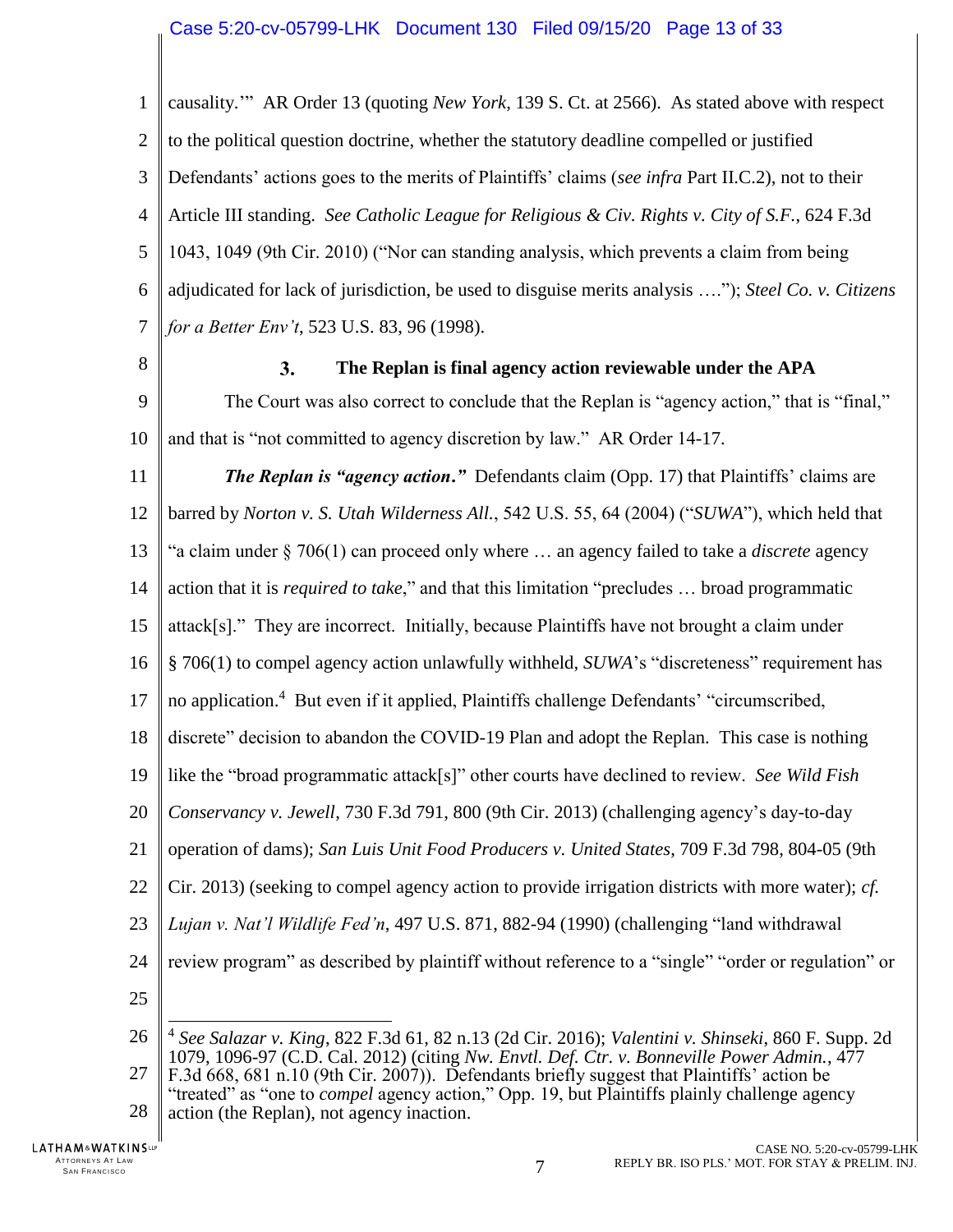<span id="page-13-7"></span><span id="page-13-6"></span><span id="page-13-3"></span>1  $\overline{2}$ 3 4 5 6 7 8 9 even "a completed universe" of the same). And, as this Court rightly concluded, *NAACP* is equally "inapposite." AR Order 16-17. Here, Plaintiffs are merely asking the Court to set aside the Replan so Defendants can follow the very "design choices" *they* made in the 2018 Operational Plan and the timeline *they* adopted in the COVID-19 Plan. *See* 5 U.S.C. §§ 705, 706; *NAACP v. Trump*, 298 F. Supp. 3d 209, 245-46 (D.D.C. 2018) ("Rescission Memo will be vacated in its entirety, and the original DACA program will be restored in full"), *aff'd*, *Regents*, 140 S. Ct. at 1915; *Organized Vill. of Kake v. USDA*, 795 F.3d 956, 970 (9th Cir. 2015) (en banc) ("The effect of invalidating an agency rule is to reinstate the rule previously in force." (citation omitted)).

- <span id="page-13-5"></span>10 11 12 *The Replan is "final."* The approach to finality is a "pragmatic" one. AR Order 14 (citation omitted). "The core question is whether the agency has completed its decisionmaking process and whether the result of that process is one that will directly affect the parties."
- <span id="page-13-2"></span>13 *Franklin v. Massachusetts*, 505 U.S. 788, 797 (1992).
- <span id="page-13-4"></span><span id="page-13-1"></span><span id="page-13-0"></span>14 15 16 17 18 19 20 21 22 23 24 25 26 27 28 The Replan readily satisfies both requirements for finality. *See* AR Order 14 (setting forth the two conditions). It is "not subject to further agency review." *Id.* (citation omitted). It marks the Secretary's "last word" that the timeline established by the COVID-19 Plan no longer governs, and the new timeline now does. *See, e.g.*, *Or. Nat. Desert Ass'n v. U.S. Forest Serv.*, 465 F.3d 977, 984-85 (9th Cir. 2006) (annual operating instructions to permittees constituted agency's "last word" authorizing individual permit holder to graze livestock each season). And the Bureau immediately began to act on the Replan. *See Chiang v. Kempthorne*, 503 F. Supp. 2d 343, 350 (D.D.C. 2007) (statement within "Guidelines" that guidance was "effective immediately … mark[ed] the consummation of the agency's decisionmaking process" (citation omitted)); *Appalachian Power Co. v. EPA*, 208 F.3d 1015, 1021 (D.C. Cir. 2002) (when an agency "acts as if a document issued at headquarters is controlling in the field … then [it] is for all practical purposes 'binding'" (citation omitted)). That the Bureau purports to be "continually assessing its operational plans," and remains "ready to adapt to challenges in the environment" (Opp. 19), does not make the Replan "tentative" or "interlocutory." Defendants have never so much as hinted that they would revisit the accelerated timeline. And, in any event, agency action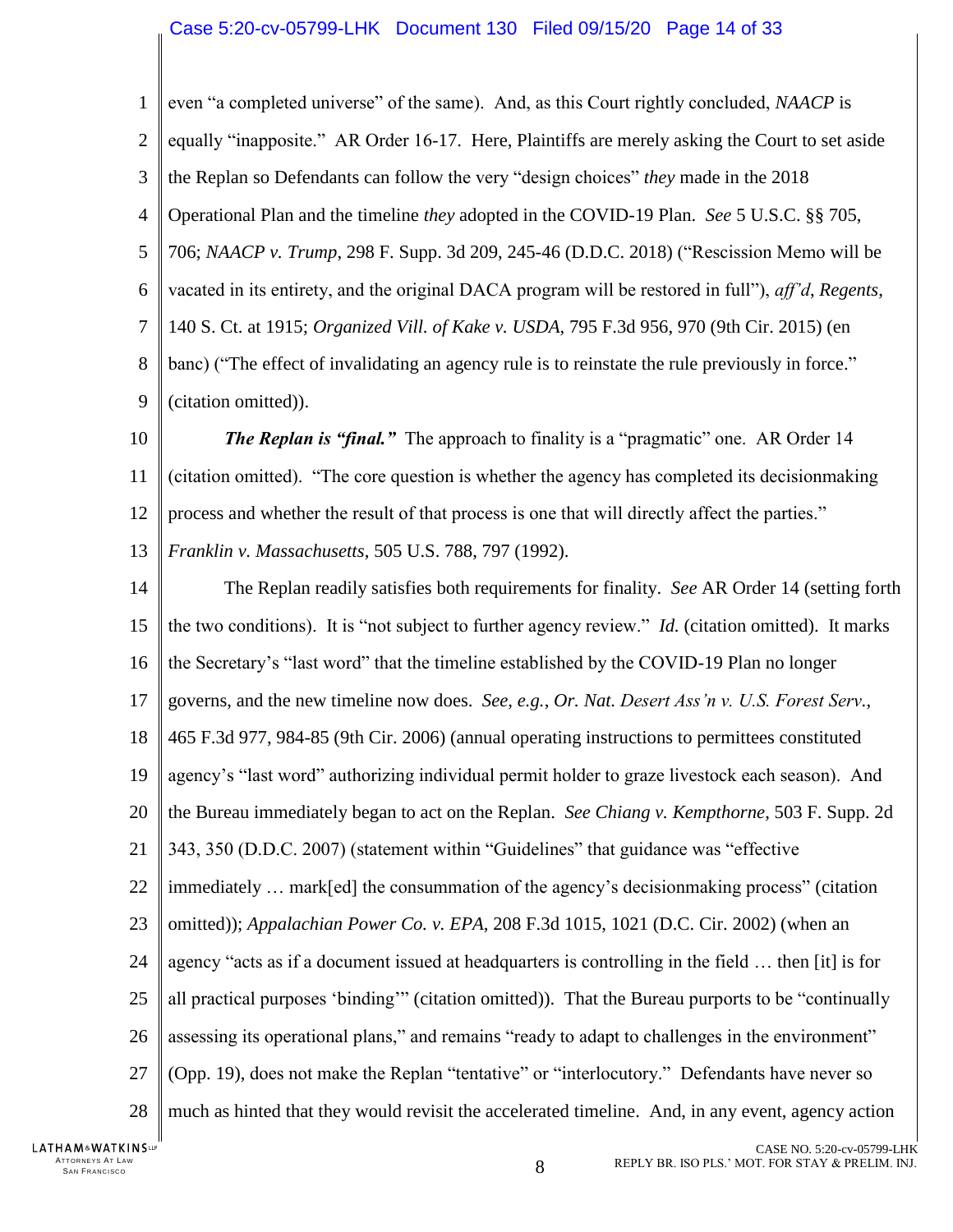<span id="page-14-0"></span>1  $\overline{2}$ is not rendered non-final because it may be subject to change in the future. *See Appalachian Power Co.*, 208 F.3d at 1021.

- <span id="page-14-5"></span><span id="page-14-1"></span>3 4 5 6 7 8 9 10 11 12 13 The Replan also imposes obligations and consequences on both the Bureau and the public. AR Order 15. The Replan *requires* the Bureau to end data collection on September 30, and data processing on December 31. Bureau officials are not free to disregard that directive and accept self-response questionnaires postmarked on October 1, any more than they are free under the Replan to continue knocking on doors through October. *See Bennett v. Spear*, 520 U.S. 154, 178 (1997) (when agency action required agency compliance with prescribed conditions before taking endangered species it imposed "legal consequences"); *Nat. Res. Def. Council v. EPA*, 643 F.3d 311, 319-20 (D.C. Cir. 2011) ("[T]he Guidance binds EPA regional directors and thus qualifies as final agency action."). The Replan also imposes obligations on the public to respond by September 30, instead of October 31. And this is not just a moral obligation—it is a *legal* one too, backed by threat of fines for refusal to respond. *See* 13 U.S.C. § 221.
- <span id="page-14-7"></span><span id="page-14-6"></span><span id="page-14-4"></span><span id="page-14-2"></span>14 15 16 17 18 19 20 21 Were there any doubt, the Supreme Court's recent citizenship-question case resolves it. Just last year, DOJ conceded that the addition of the citizenship question to the census questionnaire constituted final agency action. *See New York*, 351 F. Supp. 3d at 645; *Kravitz v. Dep't of Commerce*, 336 F. Supp. 3d 545, 566 n.13 (D. Md. 2018). There is no reason that a memorandum from the Secretary announcing the addition of a question to the questionnaire would constitute final agency action, but the Replan approved by the Secretary (Fontenot Decl. ¶ 85) would not. In both cases, the Bureau viewed the decision as binding and, in both cases, the decision imposed obligations on the Bureau and the public.
- <span id="page-14-3"></span>22 23 24 25 26 27 28 And the Court was right to distinguish *Franklin*.AR Order 15. *Franklin* challenged a *post-census* method of apportioning congressional seats: the Secretary's decision to allocate overseas military personnel to their home states. 505 U.S. at 795. The Supreme Court found that the *Secretary's* act of transmitting the report of apportionment numbers to the President was not "final" agency action because it had "no direct effect on reapportionment" and could be revised, and that the President's act of transmitting the report to Congress (which did have such effect) was not "agency" action. *Id.* at 797-99. Plaintiffs challenge not the apportionment, but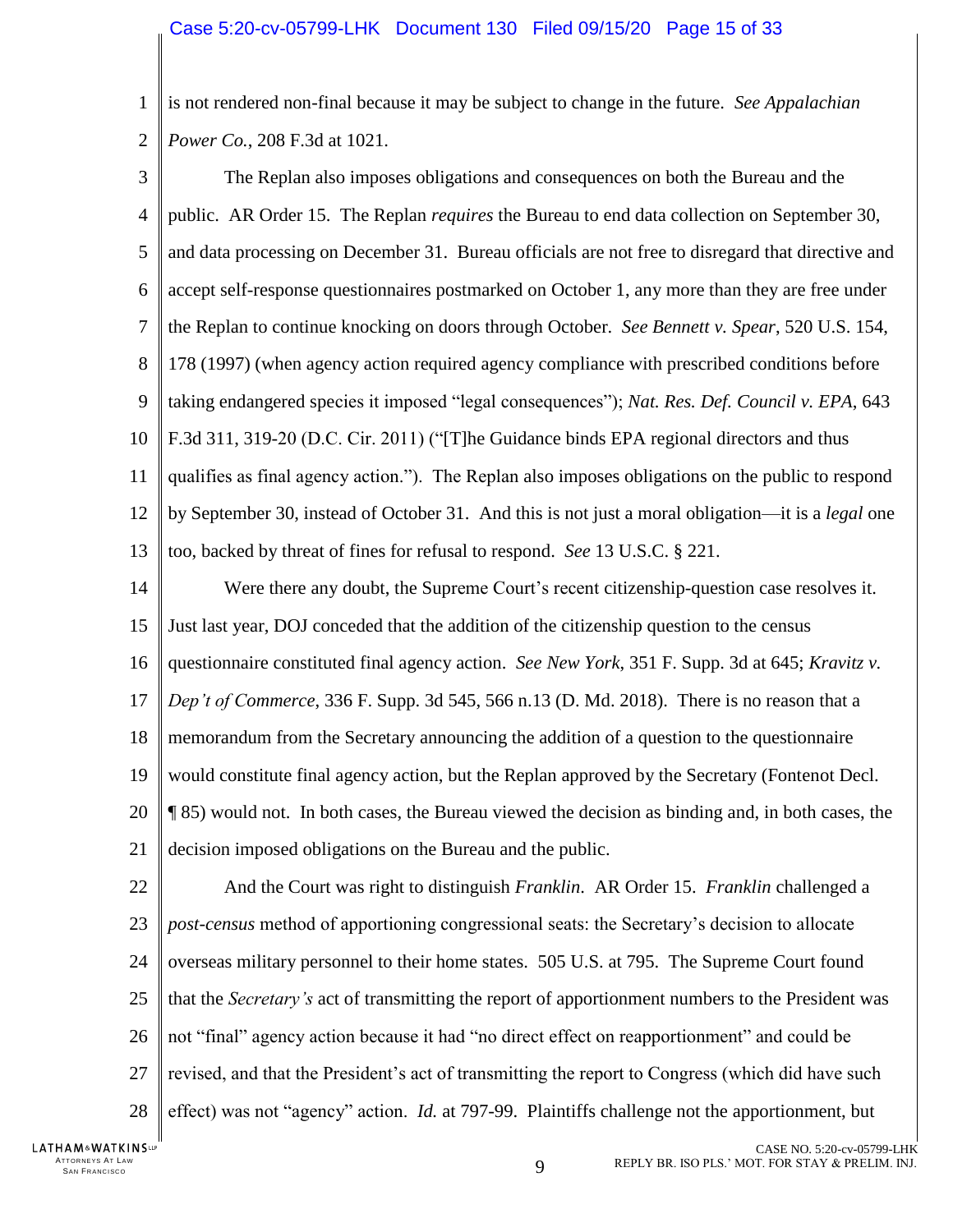<span id="page-15-8"></span><span id="page-15-5"></span><span id="page-15-1"></span>1  $\overline{2}$ 3 4 the *actual* counting of the population, which does not depend on later policy decisions. *Cf. U.S. House of Reps. v. U.S. Dep't of Commerce*, 11 F. Supp. 2d 76, 93 (D.D.C. 1998) (distinguishing *Franklin*); *Bennett*, 520 U.S. at 178 (explaining that *Franklin* "was premised on the observation that the report carried 'no direct consequences'" and was not binding (citation omitted)).

<span id="page-15-6"></span><span id="page-15-3"></span>5 6 7 8 9 10 11 *The Replan is not committed to agency discretion by law***.** The Replan is not one of the rare decisions committed to agency discretion by law either. AR Order 17. Like Defendants' arguments about the political question doctrine, this argument has been made and repeatedly rejected in other census cases. *See Carey v. Klutznick*, 637 F.2d 834, 838-39 (2d Cir. 1980); *California*, 362 F. Supp. 3d at 743-46; *New York*, 315 F. Supp. 3d at 794-99; *Kravitz*, 336 F. Supp. 3d at 567 & n.14 (citing cases); *Dist. of Columbia v. U.S. Dep't of Commerce*, 789 F. Supp. 1179, 1188 n.16 (D.D.C. 1992).

<span id="page-15-10"></span><span id="page-15-7"></span><span id="page-15-4"></span><span id="page-15-2"></span>12 13 14 15 16 17 18 19 20 21 As the Supreme Court's recent decision in the citizenship question case makes clear, "[t]he taking of the census is not one of those areas traditionally committed to agency discretion." *New York*, 139 S. Ct. at 2568.Nor is the statute "drawn so that it furnishes no meaningful standard" of review. *Id.* That is, despite the "broad authority [conferred] on the Secretary" under 13 U.S.C. § 141(a), the Act does "not leave his discretion unbounded" and "constrains" his authority in important respects. *Id.* at 2568. And while Defendants claim that the same statutory provisions are not at issue here (Opp. 22), they ignore the Supreme Court's reliance on the directly applicable "duty to conduct a census that is accurate and that fairly accounts for the crucial representational rights that depend on the census and the apportionment." *New York*, 139 S. Ct. at 2568-69.

<span id="page-15-0"></span>22

23

24

25

26

27

28

ATTORNEYS AT LAW<br>SAN FRANCISCO

**LATHAM&WATKINSLP** 

#### <span id="page-15-9"></span>**B. The Irreparable Harm And Balance Of Hardship Factors Weigh Sharply In Favor Of Relief**

As Plaintiffs have explained at length, there is no question they will be irreparably harmed by the Replan, and the balance of equities weigh in their favor. PI Mot. 28-34; *see Winter v. Nat. Res. Def. Council, Inc.*, 555 U.S. 7, 22 (2008). And this Court previously found that "the balance of hardships tips sharply in favor of Plaintiffs." TRO Order 6.

Plaintiffs' harms are "potentially irreparable in two ways." *Id.* at 4. First, Plaintiffs have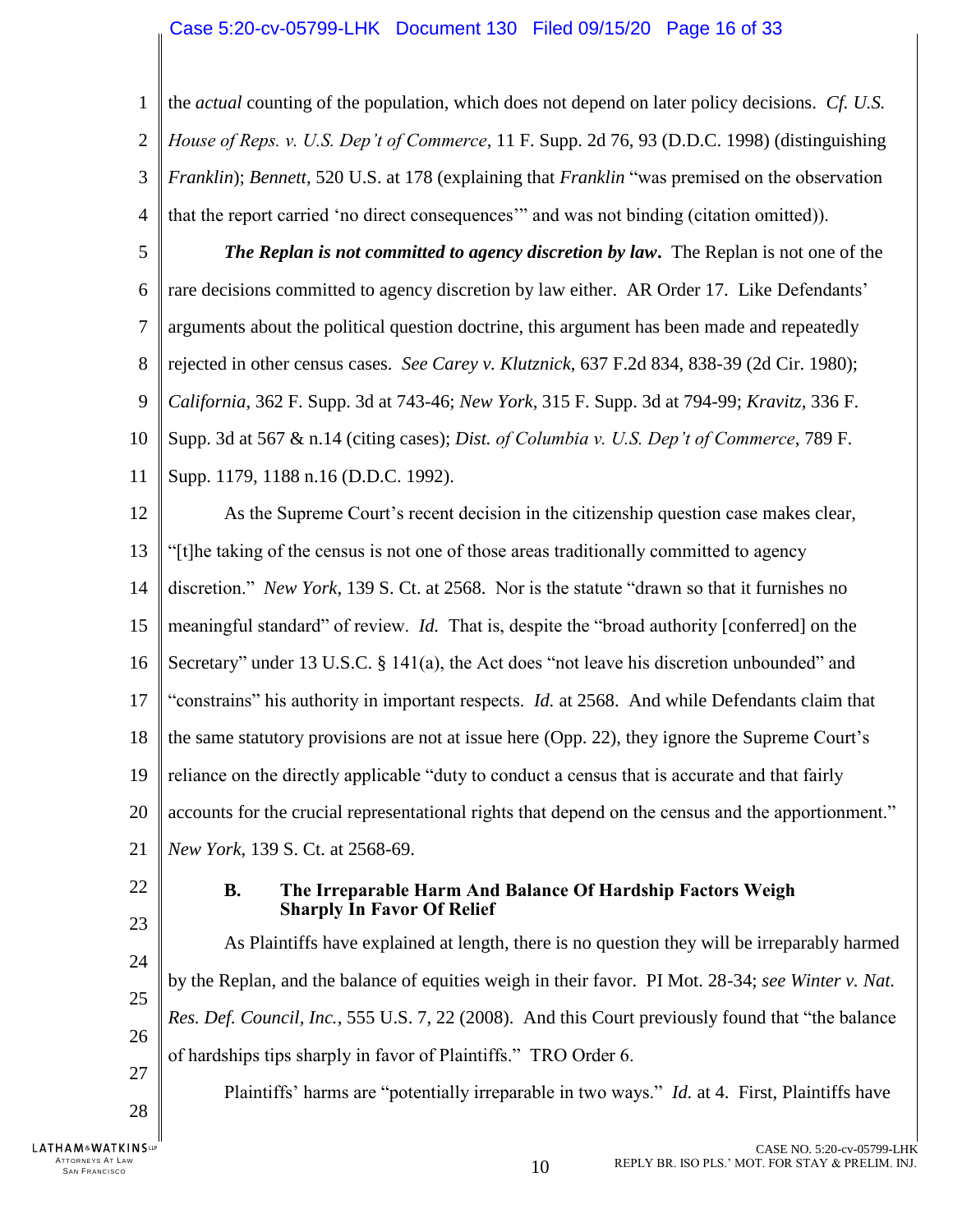<span id="page-16-6"></span>1  $\overline{2}$ 3 4 5 6 7 8 shown constitutional harm to their representation rights, PI Mot. 29-30, which "unquestionably constitutes irreparable injury," TRO Order 4 (quoting *Melendres v. Arpaio*, 695 F.3d 990, 1002 (9th Cir. 2012)). Second, the Replan will lead to losses in federal and state funding, PI Mot. 30- 31, and Plaintiffs have already had to expend funds to correct Defendants' shifting deadlines*, id*. at 31-32. Expenditures that cannot be recouped are irreparable, and other courts have found that these kinds of funding harms support equitable relief. TRO Order 4 (citing cases). Defendants' contrary arguments are the same as the ones they make against Plaintiffs' standing—and fail for the same reasons. *See supra* Part II.A.

9 10 11 12 13 14 As for the equities and public interest, Defendants effectively rest on a claim of undue burden: They would have to come up with a "new plan" in a short period of time. Opp. 34-35. Such concerns were unfounded then and have been disproved now. There was never any need to create a "new plan." Staying the Replan would simply mean the COVID-19 Plan would become operative, again.<sup>5</sup> That Defendants were able to (so they say) quickly revert to the COVID-19 Plan in response to this Court's TRO proves as much. *See* Dkt. 86.

<span id="page-16-0"></span>15

### <span id="page-16-4"></span><span id="page-16-3"></span><span id="page-16-2"></span>**C. Plaintiffs Are Likely To Succeed On Their APA Claims**

16 17 18 19 20 21 22 23 24 25 Under the APA, judicial review of agency action "is limited to 'the grounds that the agency invoked when it took the action.'" *Regents*, 140 S. Ct. at 1907 (citation omitted). Where an agency "provided no rationalization at the agency level for its" decision, it is "precluded from initially offering one on judicial review." *AT&T Info. Sys., Inc. v. GSA*, 810 F.2d 1233, 1236 (D.C. Cir. 1987). Mr. Fontenot's declaration may serve the limited purpose of offering "background information," but it "may not be employed to offer post-hoc rationalizations where no rationalization exists" in the record. *Id.*; *Citizens to Preserve Overton Park, Inc. v. Volpe*, 401 U.S. 402, 419 (1971). Because the exceedingly limited administrative record Defendants have seen fit to share "d[oes] not sustain the action," the Court should stay (for now), and ultimately "remand the matter for reconsideration by the agency." *Asarco, Inc. v. EPA*, 616 F.2d 1153,  $\overline{a}$ 

<span id="page-16-1"></span>26

<span id="page-16-5"></span><sup>27</sup> 28  $<sup>5</sup>$  For similar reasons, Defendants are wrong to characterize Plaintiffs' relief as a "mandatory"</sup> injunction." Opp. 32. That the Bureau will have to perform affirmative acts under its own COVID-19 Plan does not transform this "classic form of prohibitory injunction" into a mandatory one. *Hernandez v. Sessions*, 872 F.3d 976, 998 (9th Cir. 2017).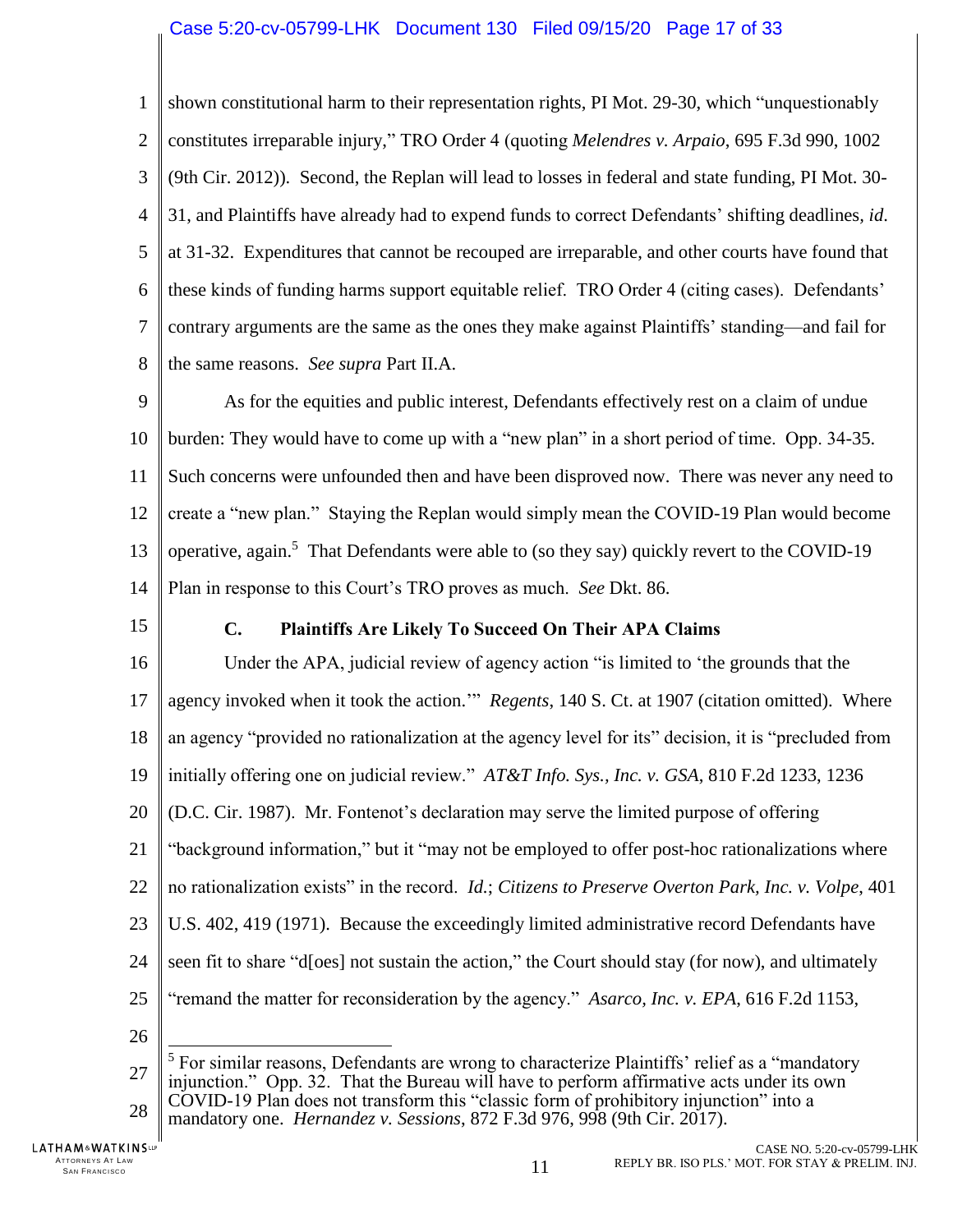<span id="page-17-0"></span>1159 (9th Cir. 1980).

2

1

## <span id="page-17-1"></span>**1. Defendants failed to engage in reasoned decisionmaking**

3 4 5 6 7 8 9 10 11 12 13 14 15 16 17 18 19 20 21 22 23 24 25 26 27 28 Defendants' failure to engage in reasoned decisionmaking starts with the abject absence of process when abandoning a decade's worth of detailed planning, and drastically cutting key operational timelines, in just five days. This is not just Plaintiffs' account of what happened. Mr. Fontenot's declaration describes the same decisionmaking process—as does Deputy Director Jarmin, and what little has been produced from the administrative record. Ex. 26 at 12-13; *see* AR862-63, 865 (as of July 27, Bureau considered October 31 to be end date for data collection). The Bureau spent most of a decade preparing the 2018 Operational Plan for the 2020 Census. Fontenot Decl. ¶ 70. Every operation and sub-operation was carefully planned, tested, and revised. And stakeholders and partners were consulted. *Id.* ¶¶ 12, 28. A detailed description was published in the Federal Register, the public was expressly invited to comment, and the Operational Plan itself was separately published online. 83 Fed. Reg. 26,643; Ex. 5. That plan set forth a specific timeframe for critical operations including: (1) self-response (20.5 weeks); (2) non-response follow up ("NRFU") (11.5 weeks); and (3) data processing (22 weeks). *See* Ex. 5 at 79, 132, 144, 208; Fontenot Decl. ¶ 79; AR Order 3. In early March, when the Bureau realized that the pandemic would make it impossible to adhere to those deadlines, it made adjustments. Fontenot Decl. ¶ 17. Over the next month, the Bureau again consulted with stakeholders and partners, solicited the input of experts, and ultimately arrived at a revised plan. The COVID-19 Plan incorporated all of the detailed operations from the 2018 Operational Plan, changing only timing: It extended (1) self-response to 33.5 weeks (until October 31); (2) NRFU to 12 weeks (until October 31); and (3) data processing to 26 weeks (until April 30, 2021). Fontenot Decl. ¶ 79; Ex. 21, GAO Report 3; AR Order 4-5. This was deemed necessary to address the pandemic's disruptions to staffing, safety, and the willingness of enumerators to knock on doors and the public to answer. Fontenot Decl. ¶ 78. Defendants operated under the COVID-19 Plan for months. The Bureau published the "[n]ew [s]chedule" on its website. Ex. 4. And with its partners, the Bureau engaged in an extensive campaign to advertise the new deadline. Fontenot Decl. ¶ 39; *see also, e.g.*, M. Garcia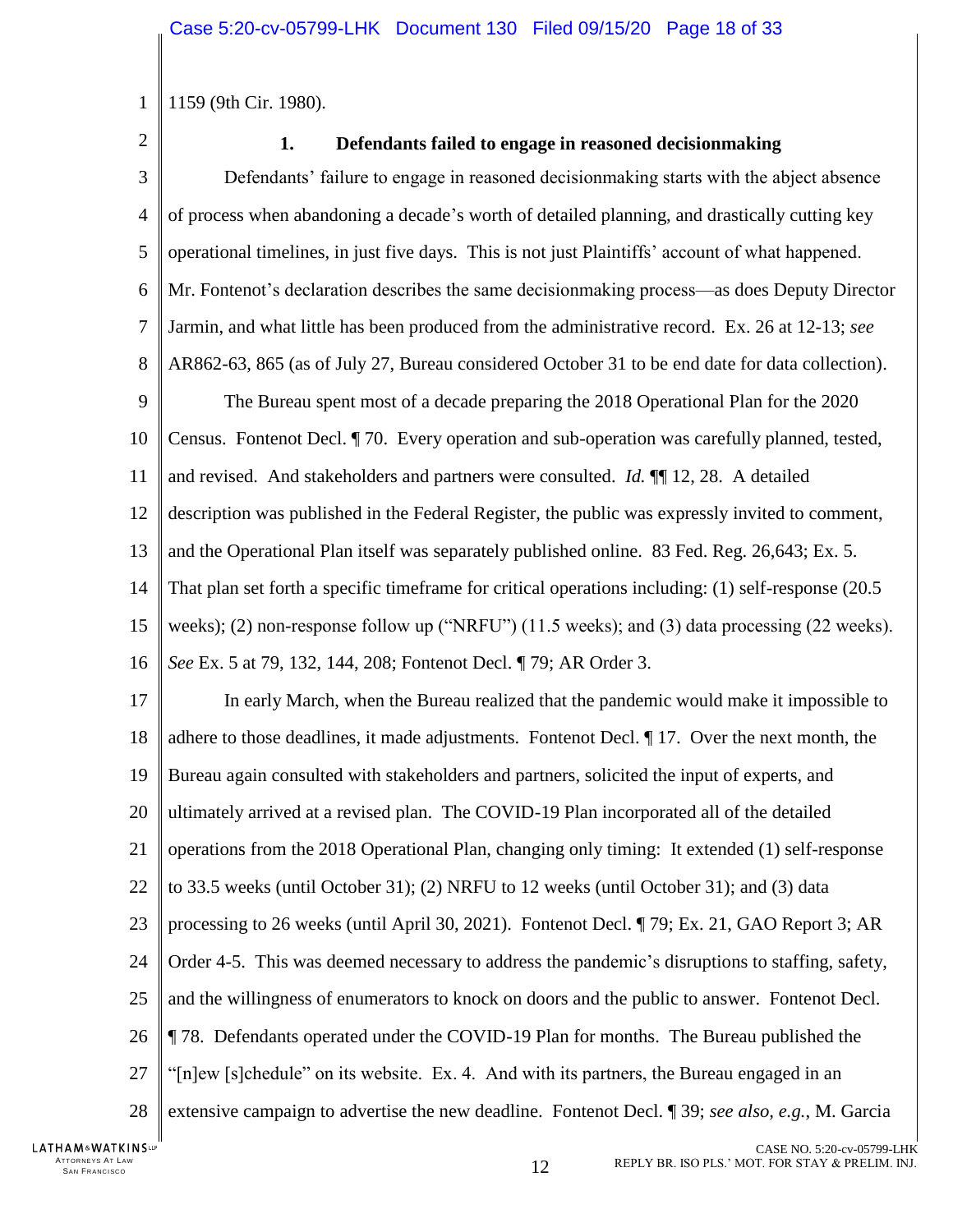1  $\overline{2}$ 3 4 5 6 7 8 9 10 11 12 13 14 15 Decl. ¶ 14; Briggs Decl. ¶¶ 8-15. During this time, there was no suggestion that the Bureau could revert back to the 2018 Operational Plan timeline. To the contrary, Bureau officials including Mr. Fontenot—publicly stated that completing the count by December 31 would be impossible. *See, e.g.*, Ex. 11 at 2; Ex. 29; Ex. 30. *When was the decision made to reverse course*? Mr. Fontenot says "late July." Fontenot Decl. ¶ 81. But the only date he provides is July 29, when the Secretary "directed" the Bureau to "present a plan" to "accelerate the remaining operations" to meet the December 31 deadline. *Id.* The Bureau was ordered to produce this plan five days later. *Id.*; *see* PI Mot. 12 (Bureau officials were given "hours rather than day or weeks"). And it announced the new plan on August 3—the same day it was presented to the Secretary. *Id. With whom did the Bureau consult*? Unlike the prior plans, the Bureau did not consult with stakeholders or partners in formulating the Replan. *See id.* And Mr. Fontenot does not identify any officials beyond "senior career Census Bureau managers" who were involved. *Id. What factors did the Bureau consider*? Defendants point to paragraphs 81-91, but none of these paragraphs addresses the factors considered in deciding to accelerate the timeline. *That* 

16 17 decision was made by the Secretary. *Id.* And the record is devoid of any explanation of his reasons for, or factors he considered in, making that decision. Mr. Fontenot and his staff were

18 not deciding *whether* to accelerate the timeline; they were given only limited discretion as to

19 how to meet the accelerated deadline. But Plaintiffs challenge the decision to accelerate the

20 timeline, not the ways in which the Bureau chose to adjust their operations in response.

21 22 Mr. Fontenot's declaration does demonstrate, however, that many factors that should have been considered in making the decision to shorten the timeline in the first place, were not:

> <span id="page-18-0"></span> As for the Bureau's prior belief that the timeline and metrics in the COVID-19 Plan were necessary to achieve an accurate count, Mr. Fontenot says only that they "selected" the "time-saving measure[s]" that presented the "best combination of changes to allow [them] to meet the statutory deadline without compromising quality *to an undue degree*." *Id.* ¶ 82 (emphasis added); *Humane Soc'y v. Locke*, 626 F.3d 1040, 1051 (9th Cir. 2010) (agency cannot "avoid its duty to confront" prior inconsistencies "by blinding itself to them").

 As for NRFU, Mr. Fontenot relies primarily on the promise to provide incentive payments and hire more enumerators and their "inten[t] to improve the speed … without sacrificing completeness." Fontenot Decl. ¶¶ 84-88. But

23

24

25

26

27

28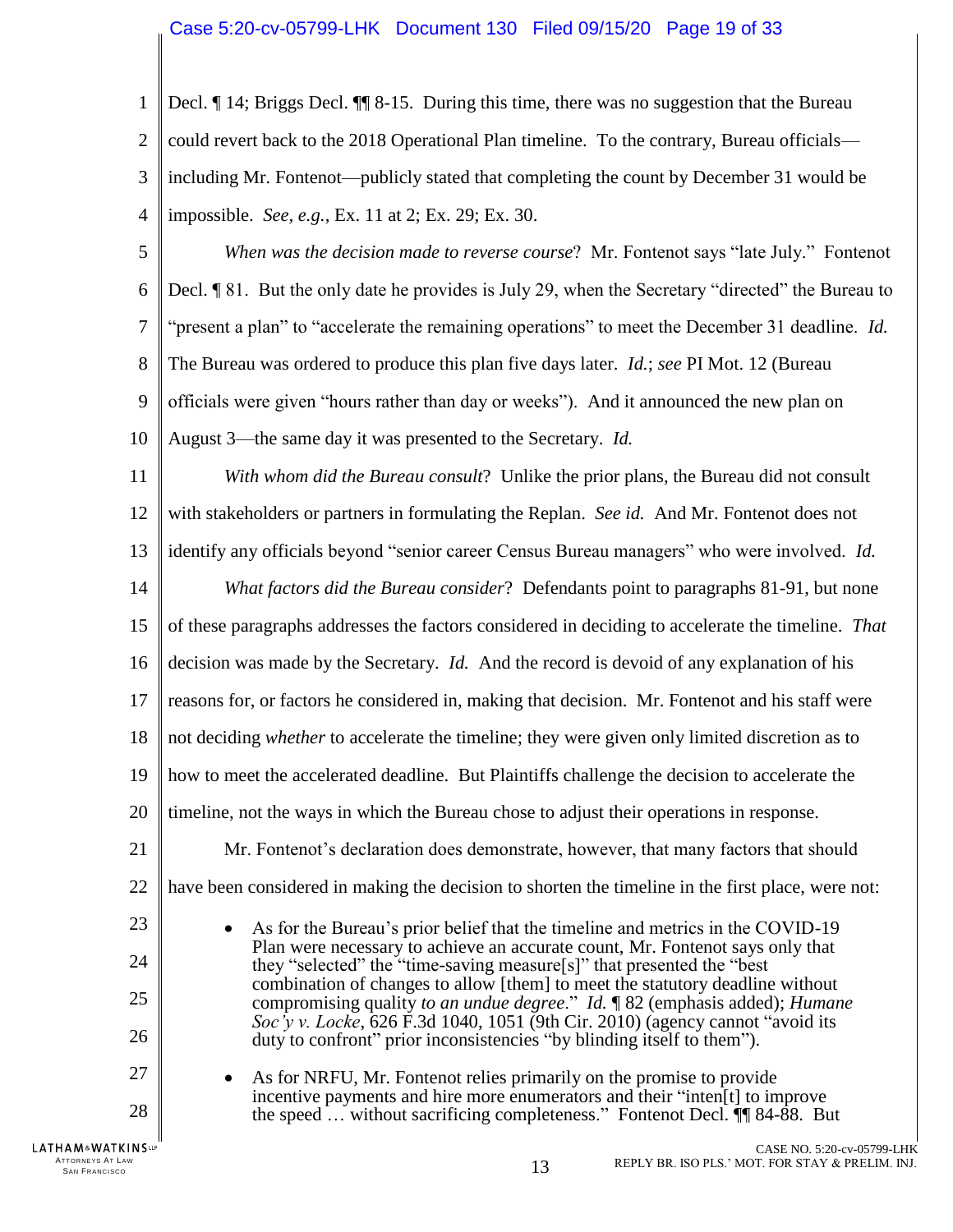<span id="page-19-4"></span><span id="page-19-3"></span><span id="page-19-2"></span><span id="page-19-1"></span><span id="page-19-0"></span>

|                                | Case 5:20-cv-05799-LHK Document 130 Filed 09/15/20 Page 20 of 33                                                                                                                                                                                                                                                                                                                                                                                                                          |
|--------------------------------|-------------------------------------------------------------------------------------------------------------------------------------------------------------------------------------------------------------------------------------------------------------------------------------------------------------------------------------------------------------------------------------------------------------------------------------------------------------------------------------------|
| $\mathbf{1}$<br>$\overline{2}$ | he acknowledges that staffing "has not been at the level anticipated." Id. 174.<br>Indeed, at that time, the Bureau had only 235,000 enumerators deployed, far<br>below the 300,000 that the Bureau stated it needed by the end of August.<br>Compare id., with Ex. 13 at 2. A week later, the Bureau was down to 231,000.                                                                                                                                                                |
| 3<br>$\overline{4}$            | Ex. 23, $\P$ 80.<br>As for data processing, Mr. Fontenot lists the significant changes made—<br>including cancelling purportedly "redundant" quality control measures—and                                                                                                                                                                                                                                                                                                                 |
| 5<br>6                         | <i>admits</i> that these changes "increase the risk [that] the Census Bureau will not<br>identify errors during post processing in time to fix them." Fontenot Decl.<br><b>II</b> 89-90, 99, 100. In internal decisional documents, the Bureau has been much<br>more forceful. See Ex. 22 (Aug. 3 PowerPoint); infra Part II.D.                                                                                                                                                           |
| $\overline{7}$<br>8<br>9       | Perhaps most significantly, Mr. Fontenot does not address—let alone retract—<br>his own prior statement on July 8 that the Bureau was "past the window of<br>being able to get" accurate counts to the President by December 31, 2020. Ex.<br>11 at 3 & n.5.                                                                                                                                                                                                                              |
| 10<br>11<br>12                 | And Mr. Fontenot's declaration gives no indication that the Bureau considered<br>the competing statutory duty to "conduct a census that is accurate and that<br>fairly accounts for the crucial representational rights that depend on the census<br>and the apportionment." New York, 139 S. Ct. at 2569 (citation omitted); see<br><i>California</i> , 362 F. Supp. 3d at 745 ("decision that both undermines the<br>accuracy of the enumeration process and does so without reasonable |
| 13<br>14                       | justification" may violate APA).<br>In addition, Defendants never dispute that the Bureau did not consider reliance interests                                                                                                                                                                                                                                                                                                                                                             |
| 15                             | engendered by the COVID-19 Plan. See PI Mot. 21. Defendants just say they did not need to                                                                                                                                                                                                                                                                                                                                                                                                 |
| 16                             | because those reliance interests are not as significant as enrolling in colleges or having children.                                                                                                                                                                                                                                                                                                                                                                                      |
| 17                             | Opp. 25-26 (citing Regents, 140 S. Ct. at 1914). But reliance interests need only be "serious" to                                                                                                                                                                                                                                                                                                                                                                                         |
| 18                             | require consideration under the APA. See Encino Motorcars, LLC v. Navarro, 136 S. Ct. 2117,                                                                                                                                                                                                                                                                                                                                                                                               |
| 19                             | 2126 (2016) (car dealerships negotiating compensation structures with employees). And the                                                                                                                                                                                                                                                                                                                                                                                                 |
| 20                             | interests here are serious. As Defendants have emphasized in previous cases, individuals are                                                                                                                                                                                                                                                                                                                                                                                              |
| 21                             | legally obligated, on pain of a fine, to complete the census. See New York, 139 S. Ct. at 2565-66;                                                                                                                                                                                                                                                                                                                                                                                        |
| 22                             | 13 U.S.C. § 221. Mr. Fontenot is notably silent on what efforts the Bureau has made to <i>correct</i>                                                                                                                                                                                                                                                                                                                                                                                     |
| 23                             | the public's understanding that they have until October 31 to comply, or whether the Bureau                                                                                                                                                                                                                                                                                                                                                                                               |
| 24                             | even considered that anyone who fails to comply with the suddenly-changed deadline may have                                                                                                                                                                                                                                                                                                                                                                                               |
| 25                             | violated the law.                                                                                                                                                                                                                                                                                                                                                                                                                                                                         |
| 26                             | The statutory deadline cannot rescue the Replan<br>2.                                                                                                                                                                                                                                                                                                                                                                                                                                     |
| 27                             | Instead of grappling with their failure to consider all of these key aspects of the problem,                                                                                                                                                                                                                                                                                                                                                                                              |
| 28                             | Defendants say they didn't have to because of the Census Act's December 31 deadline for the                                                                                                                                                                                                                                                                                                                                                                                               |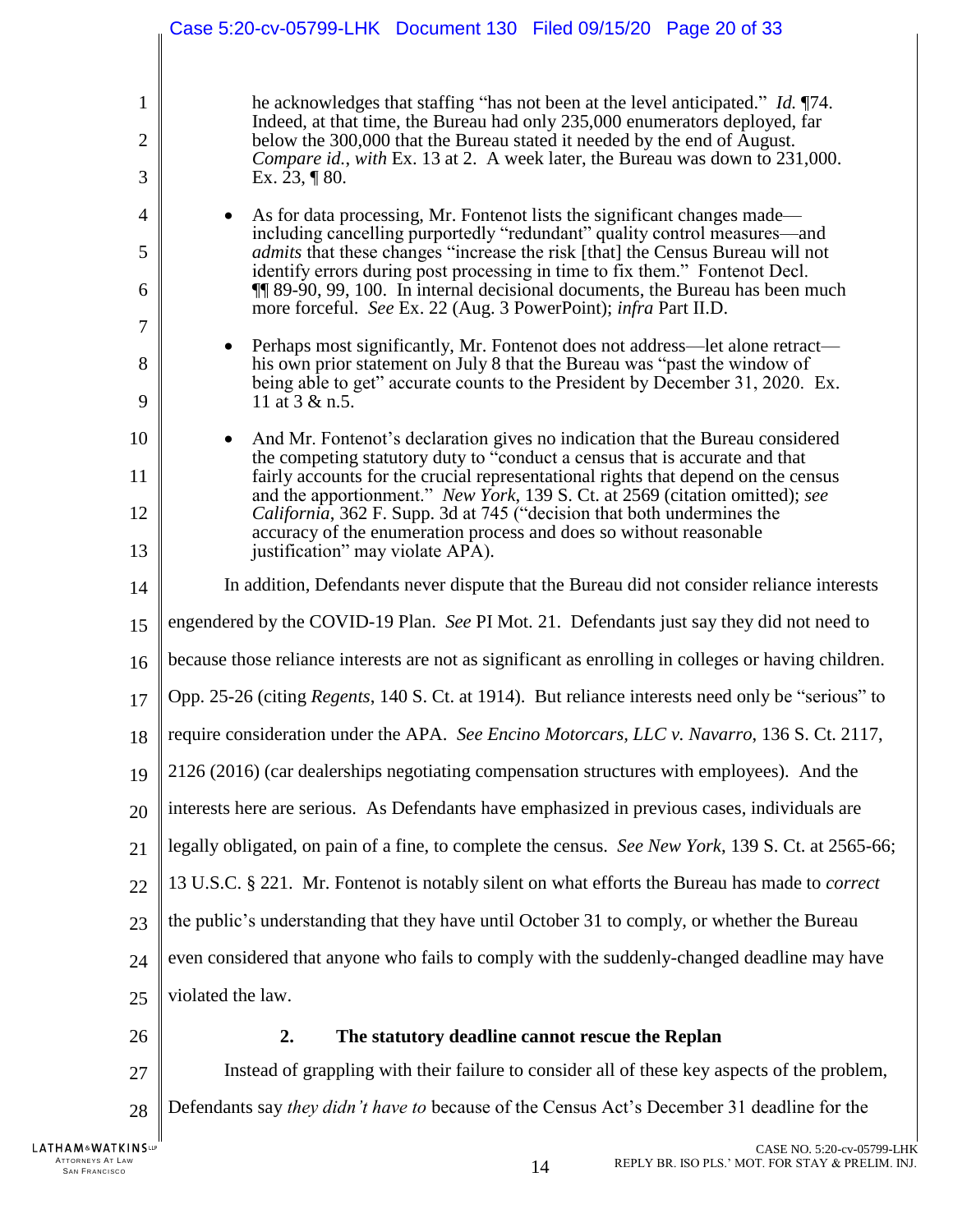<span id="page-20-5"></span><span id="page-20-1"></span>Secretary to report to the President. 13 U.S.C. § 141(a). Defendants are wrong.

 $\overline{2}$ 3 4 5 6 7 8 In *Regents*, the Supreme Court vacated the DHS Secretary's recession of DACA in strikingly similar circumstances. 140 S. Ct. at 1915. There, the Attorney General concluded that DACA was illegal and ordered the Secretary to rescind the program. The Court declined to rule on whether that determination of illegality was correct because, even if it was, the Secretary had still violated the APA by failing to consider important aspects of the decision and possible alternatives to complete rescission. The government and the lead dissent had vigorously argued that DACA's illegality was the beginning and end of the analysis. *See id*. The Court disagreed.

9 10 11 12 13 14 15 16 That reasoning applies here with even greater force. Unlike *Regents*, there is no contemporaneous statement from Defendants declaring that the COVID-19 Plan is or would become unlawful as of December 31. Indeed, in the limited AR produced, there is no mention of the need to discard the COVID-19 Plan because of the statutory deadline (until the Secretary's directive on July 29), and no indication that any factors relevant to that decision were even considered. To Plaintiffs' knowledge, neither is there any such statement from the Attorney General. But even had such a determination been made, under *Regents* it would not excuse Defendants from complying with the APA. Indeed, the statutory deadline is not the only

17 statutory obligation Defendants must comply with when planning census operations. Defendants

18 must also "conduct a census that is accurate and that fairly accounts for the crucial

19 representational rights that depend on the census and the apportionment." *New York*, 139 S. Ct.

<span id="page-20-4"></span><span id="page-20-3"></span>20 at 2569 (quoting *Franklin*, 505 U.S. at 819-20 (Stevens, J., concurring in part and concurring in

21 the judgment)). That statutory directive is constitutional in nature. *See Utah v. Evans*, 536 U.S.

22 452, 478 (2002) (recognizing a "strong constitutional interest in accuracy").<sup>6</sup>

23 The record contains statements by the Bureau and Bureau officials admitting that the

- 24 December 31 deadline could not be met without sacrificing substantial accuracy. AR Order 5.
- 25 Even Defendants acknowledge: "There is no denying that the end-of-year statutory deadline for
- 26

<span id="page-20-2"></span><span id="page-20-0"></span> $\overline{a}$ 

1

27 28 <sup>6</sup> These competing statutory and constitutional obligations distinguish this case from *Forest Guardians v. Babbitt,* 174 F.3d 1178, 1190 (10th Cir. 1999), and *Biodiversity Legal Foundation v. Badgley*, 309 F.3d 1166, 1177 n.11 (9th Cir. 2002). Opp. 10.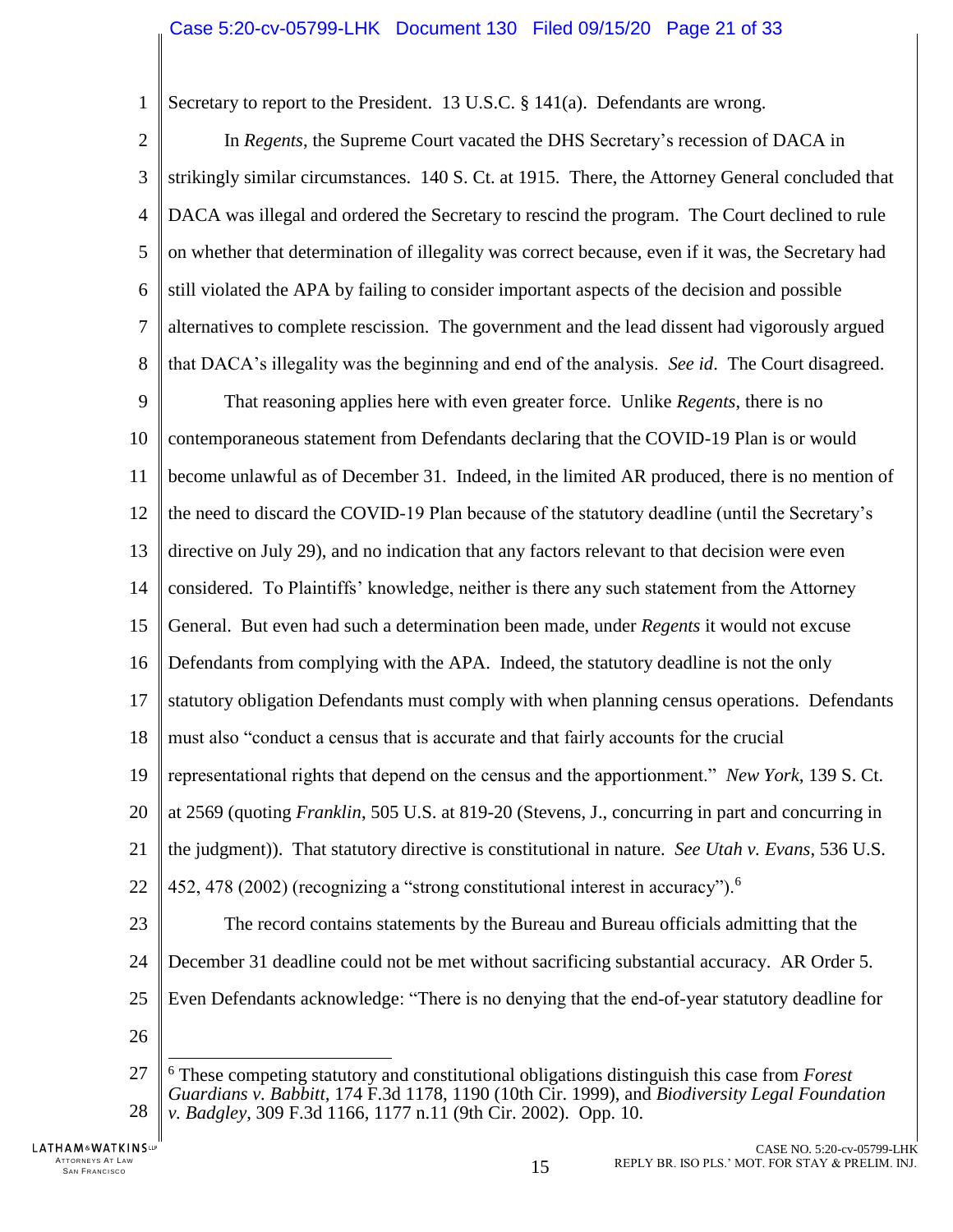#### Case 5:20-cv-05799-LHK Document 130 Filed 09/15/20 Page 22 of 33

1  $\mathfrak{D}$ 3 4 5 6 7 completing the census presents a number of challenges." Opp. 34. And in another case, Mr. Fontenot just admitted that the Bureau is "facing significant risks to complete all states" by September 30 due to "wildfires," "major storms," and the pandemic. Ex. 23, Fontenot Decl. ¶ 82, *La Unión del Pueblo Entero v. Trump*, No. 8:19-cv-02710-PX-PAH-ELH (D. Md. Sept. 11, 2020), ECF No. 117-1. Defendants were required to consider whether continuing to adhere to the COVID-19 Plan in these circumstances would have been unlawful; if they had, they might well have concluded that it would not.

8 9 10 11 12 13 14 15 16 Of course, whether Defendants were *required* to reach that conclusion is not a question this Court needs to answer today. But the fact that the answer is yes puts a finer point on why reasoned decisionmaking is required. In these extraordinary circumstances, Defendants' decision to scrap the COVID-19 Plan to meet the statutory deadline is contrary to law. As Plaintiffs previously explained, Congress could not constitutionally require the decennial census to be completed in a single week, nor could it mandate that the count be accomplished by a single enumerator. PI Mot. 22. Where, as here, disastrous and differential undercounts will result from cutting the count's timeline in half—in the midst of a pandemic—the statutory deadline cannot excuse a substandard count. *See infra* Part II.D.

<span id="page-21-2"></span><span id="page-21-1"></span><span id="page-21-0"></span>17 18 19 20 21 22 23 24 25 26 27 28 Contrary to Defendants' suggestions (Opp. 21-23), courts have previously recognized that statutory deadlines must bow to constitutional requirements. In *Doe v. Walker*, for instance, the court found that because absentee ballots had been mailed to service members only 35 days before they had to be returned, the statutory "deadline for receipt" of those ballots could not "constitutionally be enforced." 746 F. Supp. 2d 667, 682 (D. Md. 2010); *see also Esshaki v. Whitmer*, 813 F. App'x 170, 171 (6th Cir. 2020) (enjoining state ballot-access provisions and deadlines during COVID-19 pandemic). More generally, courts frequently refuse to invalidate agency action taken after a statutory deadline has passed, finding that missing the deadline does not deprive the agency of authority to act. *See, e.g., Barnhart v. Peabody Coal Co.*, 537 U.S. 149, 171-72 (2003) (missed statutory deadline for assigning benefits did not prevent later benefits award); *Regions Hosp. v. Shalala*, 522 U.S. 448, 459 n.3 (1998) (missing statutory deadline for delivering report to Congress did not mean the Secretary lacked power to deliver the

<span id="page-21-3"></span>LATHAM&WATKINSLP ATTORNEYS AT LAW<br>SAN FRANCISCO TTORNEYS AT LAW  $16$ <br>San Francisco  $16$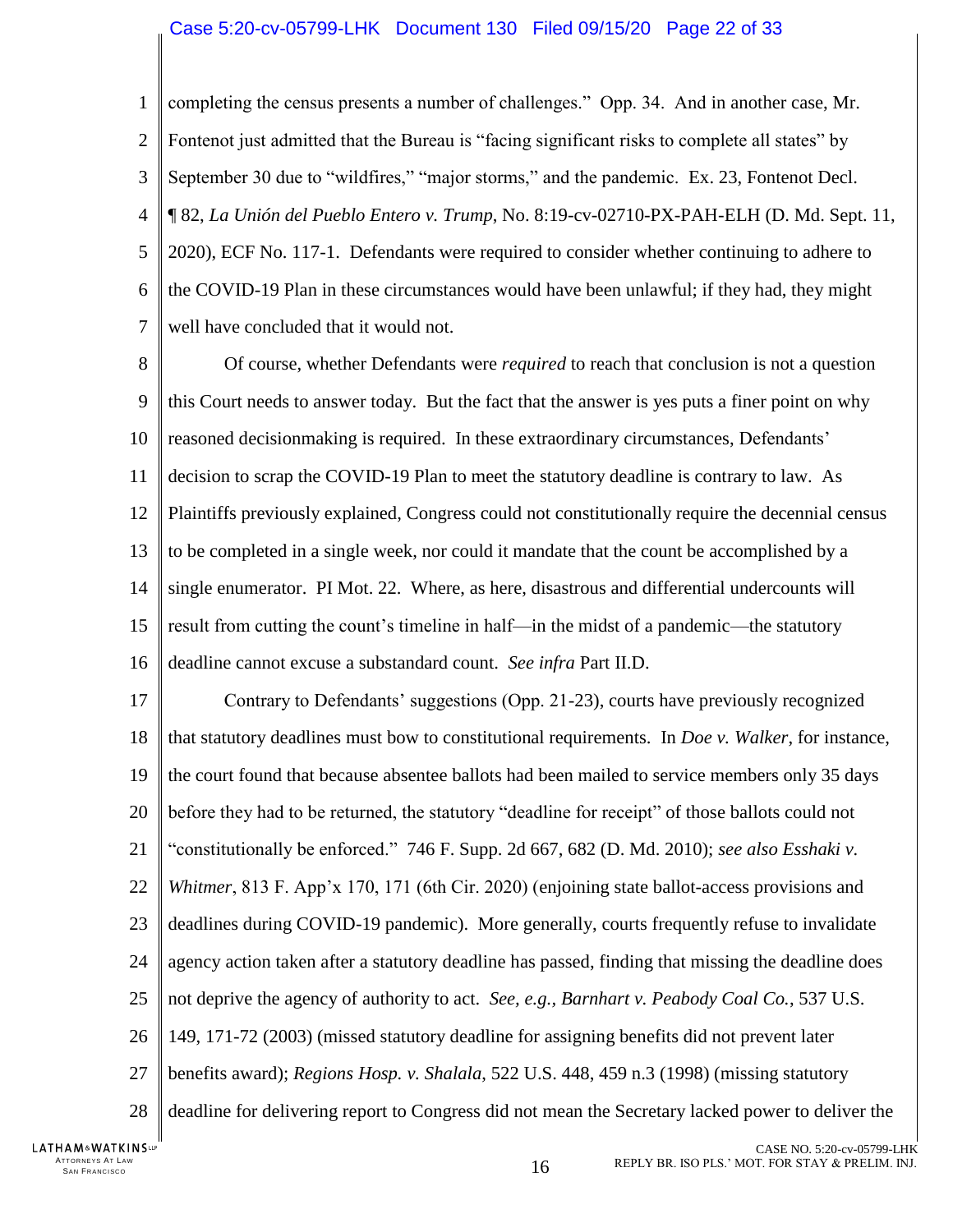<span id="page-22-5"></span><span id="page-22-4"></span><span id="page-22-3"></span><span id="page-22-2"></span><span id="page-22-1"></span><span id="page-22-0"></span>

| $\mathbf{1}$   | report at a later date); Brock v. Pierce Cty., 476 U.S. 253, 266 (1986) (missed deadline for                 |
|----------------|--------------------------------------------------------------------------------------------------------------|
| $\overline{2}$ | making final determination as to misuse of federal funds did not bar agency action to recover the            |
| 3              | funds); see also Nielsen v. Preap, 139 S. Ct. 954, 967 (2019) (plurality opinion) ("a statutory rule         |
| $\overline{4}$ | that officials "shall" act within a specified time' does not by itself 'preclud <sup>[e]</sup> action later" |
| 5              | (citation omitted)). The United States has routinely and recently advocated that same principle.             |
| 6              | E.g., U.S. Br., Nielsen v. Preap, No. 16-1363, 2018 WL 2554770, at *10-11 (U.S. June 1, 2018);               |
| $\overline{7}$ | U.S. Br., Dolan v. United States, No. 09-367, 2010 WL 1220084, at *10-11 (U.S. Mar. 26,                      |
| 8              | 2010). And courts have also rejected the notion that a statutory deadline, standing alone,                   |
| 9              | provides "good cause" to dispense with notice and comment requirements under the APA. See                    |
| 10             | W. Oil & Gas Ass'n v. EPA, 633 F.2d 803, 810-12 (9th Cir. 1980). In short, the agency cannot                 |
| 11             | use the existence of a statutory deadline as a get-out-jail-free card to ignore the APA.                     |
| 12             | With respect to this exact same Census Act deadline, the Second Circuit held that there is                   |
| 13             | "nothing sacred in the due date of the [census] filing, especially when the work of the Census               |
| 14             | Bureau, at least as preliminarily demonstrated below, is incomplete." Klutznick, 637 F.2d at                 |
| 15             | 837-38. Defendants are correct that the Supreme Court stayed the injunction approved by that                 |
| 16             | decision pending appeal. See Klutznick v. Carey, 449 U.S. 1068 (1980). But the Supreme                       |
| 17             | Court's order includes no explanation and, according to the dissent, the bulk of the government's            |
| 18             | briefing was "devoted to arguing that the respondents [were] unlikely to succeed on the merits"              |
| 19             | of their challenge. See id. at 1070 (Marshall, J., dissenting). And when the Second Circuit later            |
| 20             | vacated the injunction, it did so on unrelated merits grounds. Carey v. Klutznick, 653 F.2d 732,             |
| 21             | 737 (2d Cir. 1981). Neither the Supreme Court nor the Second Circuit suggested that the relief               |
| 22             | granted was per se inappropriate or the statutory deadline was in fact "sacred."                             |
| 23             | Defendants' reliance on the statutory deadline, moreover, is pretext at best. It has been                    |
| 24             | widely reported that after initially seeking an extension of the deadline, Defendants in July                |
| 25             | reversed position and purposefully sought to manufacture a statutory conflict. See Ex. 24, Katie             |
| 26             | Rogers & Peter Baker, Trump Seeks to Stop Counting Unauthorized Immigrants in Drawing                        |
| 27             | <i>House Districts</i> , N.Y. Times (July 23, 2020) (noting that administration asked Congress for           |
| 28             | funds to conduct a "timely census" after initially seeking more time from Congress); Ex. 25                  |
| INS⊞           | CASE NO. 5:20-cv-05799-LI                                                                                    |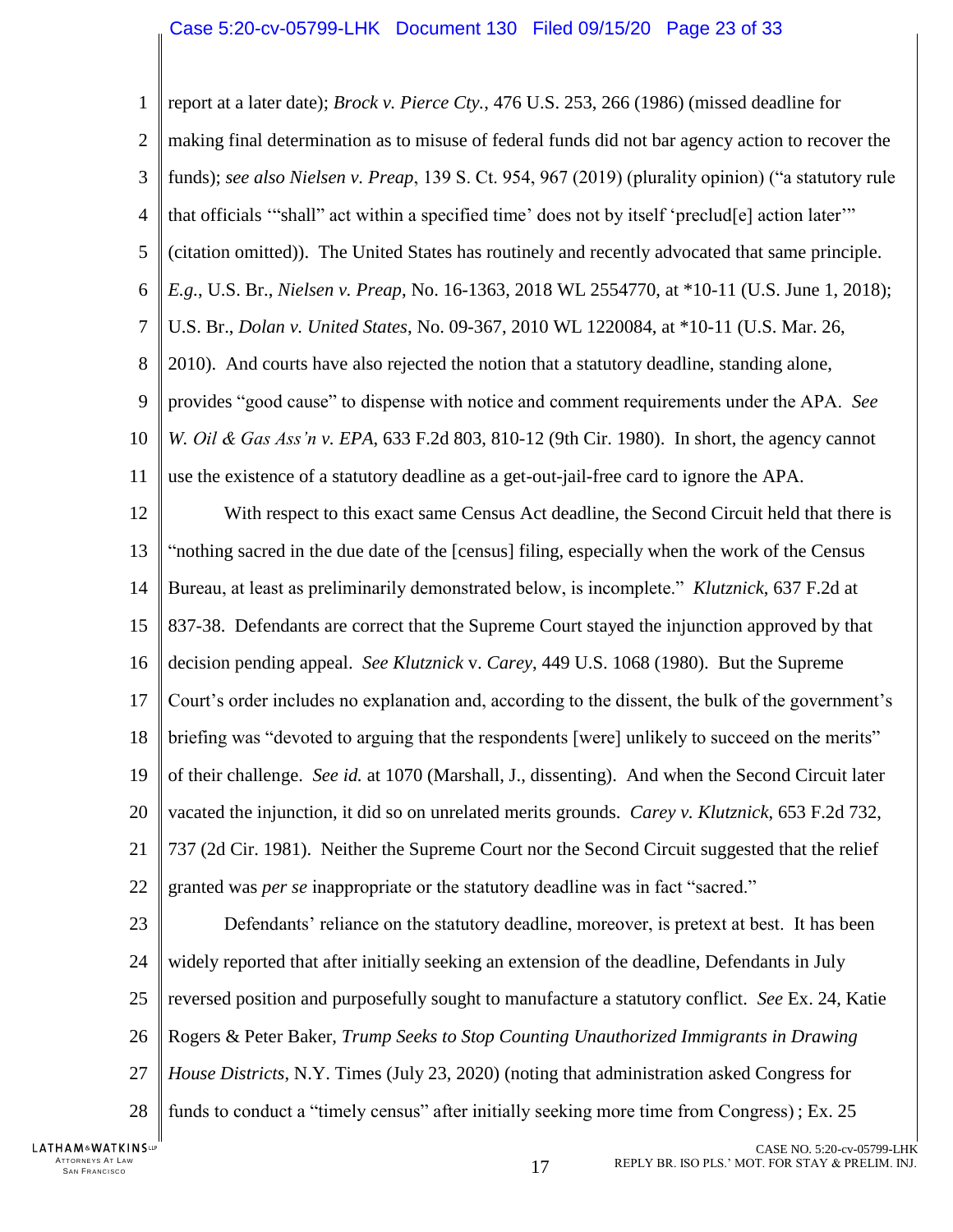1  $\overline{2}$ 3 (Pelosi & Schumer Sept. 4 letter) (noting that White House Chief of Staff justified change of dates because "the Democrats just want to control the apportionment and we aren't going to let them do that"). This makes Defendants' claim that blame lies with Congress especially specious.

<span id="page-23-0"></span>4

## <span id="page-23-2"></span>**D. Plaintiffs Are Likely To Succeed On Their Enumeration Clause Claim**

5 6 7 8 9 10 11 12 13 14 15 16 17 The Replan also violates the Enumeration Clause because it does not bear a "reasonable relationship to the accomplishment of an actual enumeration of the population." *Wisconsin v. City of New York*, 517 U.S. 1, 20 (1996). Defendants barely defend the Replan under this standard. Opp. 31 n.11. They claim the Replan passes constitutional muster because Defendants "reasonably chose to divide what available time remains before the statutory deadline." *Id.* But the question is not whether it was "reasonable" for Defendants to divide the time remaining before the December 31 deadline between data collection and processing. *Id.* The question is whether Defendants' sudden decision to drastically shorten both data collection and data processing bears a reasonable relationship to the goal of completing an actual enumeration of the population—and the existence of a *statutory* deadline does not allow Defendants to disregard what the *Constitution* requires. To be clear, Plaintiffs are not asking for "perfection." *Id.* That no enumeration will be perfectly accurate does not permit the Bureau to make policy decisions that actively undermine the "strong constitutional interest in accuracy." *Utah*, 536 U.S. at 479.

<span id="page-23-1"></span>18 19 20 21 22 23 24 25 26 27 28 Defendants' recent statements confirm that the Replan fails this test. On August 3, Bureau officials gave a presentation to Secretary Ross acknowledging that "all of the[] activities" needed to meet the deadline under the Replan "represent abbreviated processes or eliminated activities that *will* reduce accuracy." Ex. 22 at 9 (emphasis added); *see also* Ex. 25. The Bureau presented options that included increased use of administrative records and fewer contact attempts by enumerators, Ex. 22 at 8, even though use of administrative records or proxies is less accurate than direct enumeration, and particularly so for immigrants and communities of color. *See* Dkt. 36-2, Thompson Decl. ¶¶ 20-23; Hillygus Decl. ¶¶ 19-29; *see also* Dkt. 86 Attach. C (conceding that Bureau adopted many of the shortcuts described in August 3 presentation (Ex. 22)); Ex. 32 at 2 n.1 (reflecting increased use of administrative records). The Bureau also recognized that a compressed period for data processing "creates risk for serious errors not being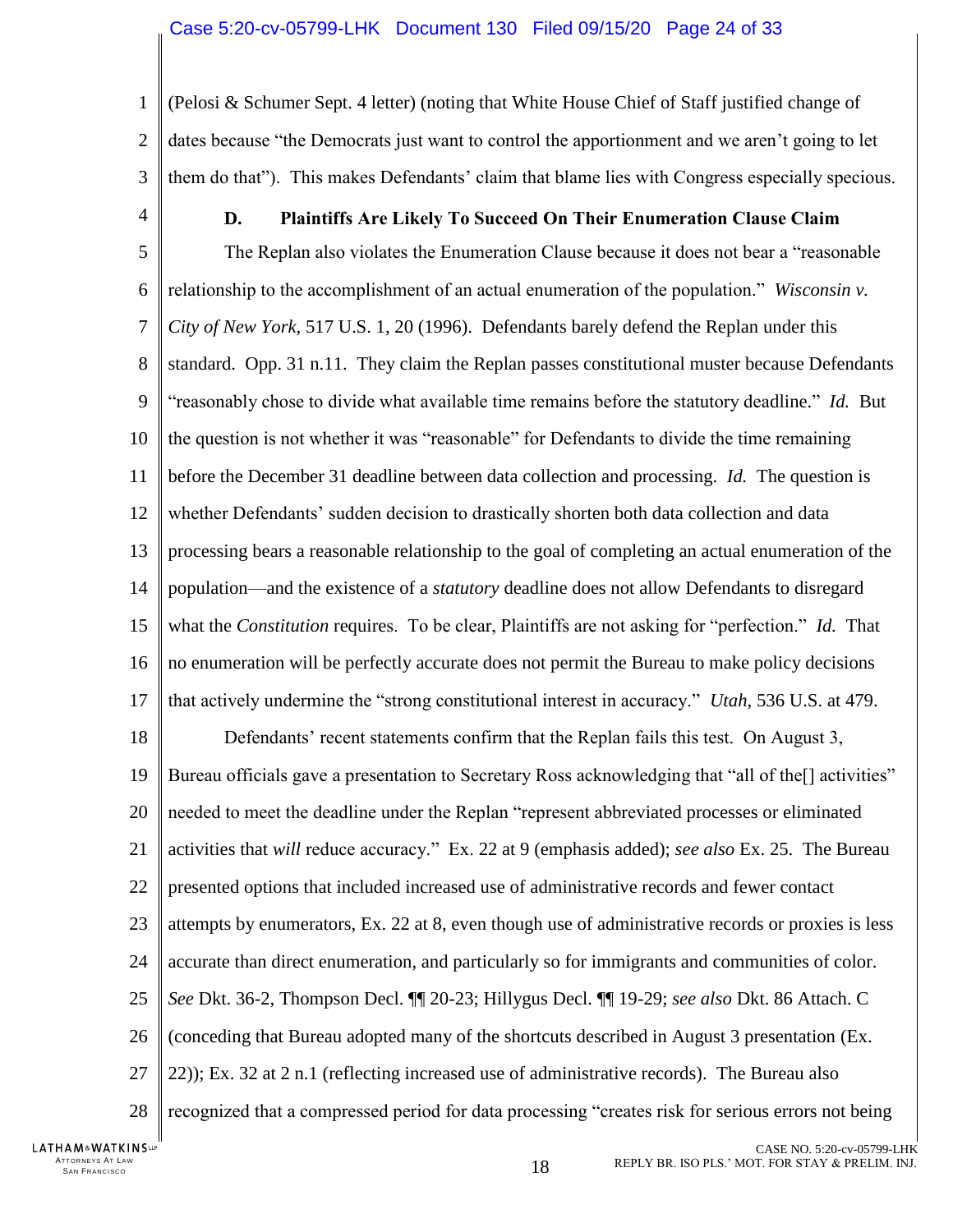#### Case 5:20-cv-05799-LHK Document 130 Filed 09/15/20 Page 25 of 33

1  $\overline{2}$ 3 4 5 6 discovered in the data therefore significantly decreasing data quality." Ex. 22 at 11. Even Mr. Fontenot's declaration acknowledges that the Replan's changes "increase the risk the Census Bureau will not identify errors during post processing in time to fix them." Fontenot Decl. ¶¶ 89-90. And Mr. Fontenot has now flatly abandoned any "inten[t]" to "resolve 99% of the cases in each state," as the Bureau had in prior censuses. *Compare* AR871, *with* AR885, *and* Fontenot Decl. ¶ 65, *and* Ex. 23, ¶ 69.

7 8 9 10 11 12 13 14 15 16 17 And facts on the ground continue to hinder an accurate count. In addition to the pandemic, wildfires and hurricanes have devastated California and Texas, requiring mass evacuations. *See Ex. 27; Ex. 28.* These are precisely the sorts of emergencies that top Bureau officials only recently admitted the Replan could not accommodate due to the narrow window for non-response follow up. *See* Ex. 26 at 10, 13-15 (Maloney letter); Ex. 23, ¶ 82 (acknowledging these events create "significant risk[]" to completion of count by September 30). Defendants do not address these facts. Instead, they repeatedly cite a single conclusory paragraph of Mr. Fontenot's declaration (Opp. 4, 13, 24, 25 n.7, 33 (citing Fontenot Decl. ¶ 91)), and assert their intent to ensure "a complete and accurate count of all communities," Opp. 24 (quoting Huseny Decl. Ex. 2 at 1). But that does not begin to confront the mountain of evidence that the Replan *cannot* produce a complete and accurate census. *See* PI Mot. 25; Ex. 31 (GAO

18 statement); *supra* Part II.C; *see also* Addendum (statements by government officials).

19 20 21 22 23 24 25 26 27 28 Those failures explain why Defendants' principal argument is that the "reasonable relationship" standard does not apply at all. Defendants claim that that standard applies only to "data *already collected* by the Bureau." Opp. 28-30. For that, they rely on *New York*. But *New York* made clear that the reasonable relationship standard applies when the decision being challenged is "about the population count itself." *New York*, 139 S. Ct. at 2566. Defendants focus on the two examples discussed by the Court ("such as"), which both happened to involve already-collected data. Opp. 29. But the distinction the Court drew was one of substance, not time. When a plaintiff challenges a decision that is not about headcount at all—such as what demographic questions to collect—the Court explained that it makes no sense to use an "accurate headcount" standard. *New York*, 139 S. Ct. at 2566. The challenge here, in contrast, is "about

LATHAM&WATKINSLP ATTORNEYS AT LAW<br>SAN FRANCISCO TTORNEYS AT LAW  $_{\textrm{SAN FRANCISCO}}$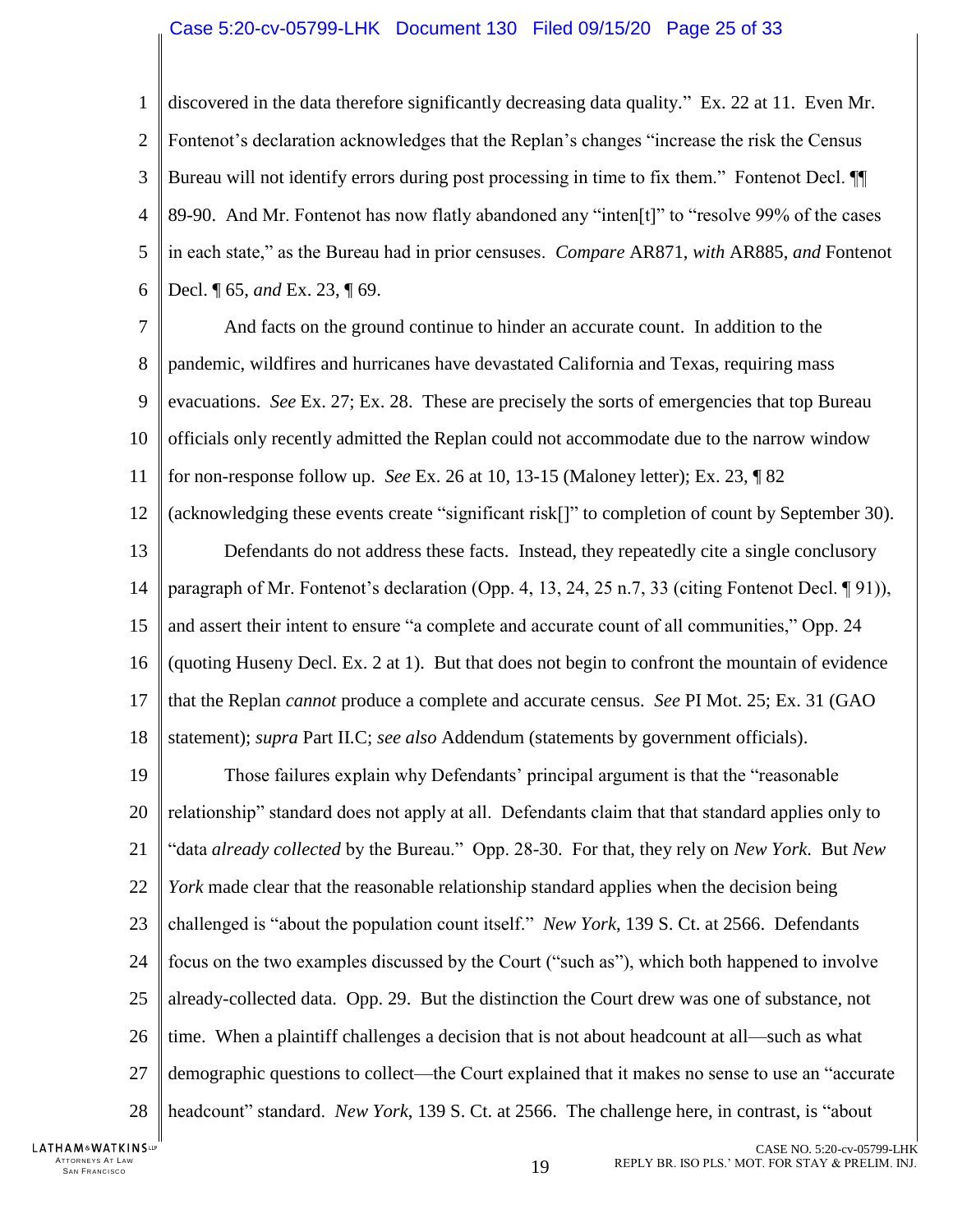#### Case 5:20-cv-05799-LHK Document 130 Filed 09/15/20 Page 26 of 33

<span id="page-25-1"></span>the population count itself," and the "reasonable relationship" standard applies.

2 3 4 5 6 7 8 9 10 11 12 13 14 15 16 17 18 19 20 21 That *Utah* affirmed the Bureau's decision to use imputation in very limited circumstances without invoking the "reasonable relationship" standard does not suggest otherwise. In fact, *Utah* only highlights the Replan's serious constitutional flaws. In *Utah*, there was no question that imputation was a reasonable way for the Bureau to achieve an accurate count. 536 U.S. at 472. But while the Court did not need to define "the precise methodological limits foreseen by the Census Clause," it recognized that such limits exist. *Id.* at 479. The Court held that the imputation used in the 2000 Census was constitutional because, *inter alia*, "all efforts ha[d] been made to reach every household," imputation involved only "a tiny percent [0.4%] of the population," the only alternative was "to make a far less accurate assessment of the population," and "manipulation of the method [wa]s highly unlikely." *Id.* at 458, 479. Here, by contrast, all efforts to reach every household will not be made under the Replan; the Bureau will be forced to rely on its existing imputation methods for a far more significant portion of the population than under the 2018 Operational Plan and under conditions that will lead it to produce less accurate results (Hillygus Decl. ¶¶ 19, 37-38); Defendants themselves knew at the time of the Replan that their methods would generate a less accurate count (Ex. 22 at 9-11); there is a readily available alternative (the COVID-19 Plan); and manipulation of the count is a serious concern. *See supra*  Part II.C. The Replan thus presents the unanswered question from *Utah*, and adopts a methodology that bears no relationship to an "accurate" or "actual" count, thus violating the Enumeration Clause. *See* 536 U.S. at 479; *cf. id.* at 489 (Thomas, J., concurring in part and dissenting in part) (any use of imputation violates Enumeration Clause).

22

26

27

28

1

ATTORNEYS AT LAW<br>SAN FRANCISCO

**LATHAM**<sup>&</sup>WATKINSLP

#### <span id="page-25-0"></span>**III. CONCLUSION**

23 24 25 Plaintiffs respectfully request that the Court grant Plaintiffs' motion, stay the Replan, and enjoin Defendants from implementing the Replan or otherwise shortening the timelines set out in the COVID-19 Plan, pending final judgment.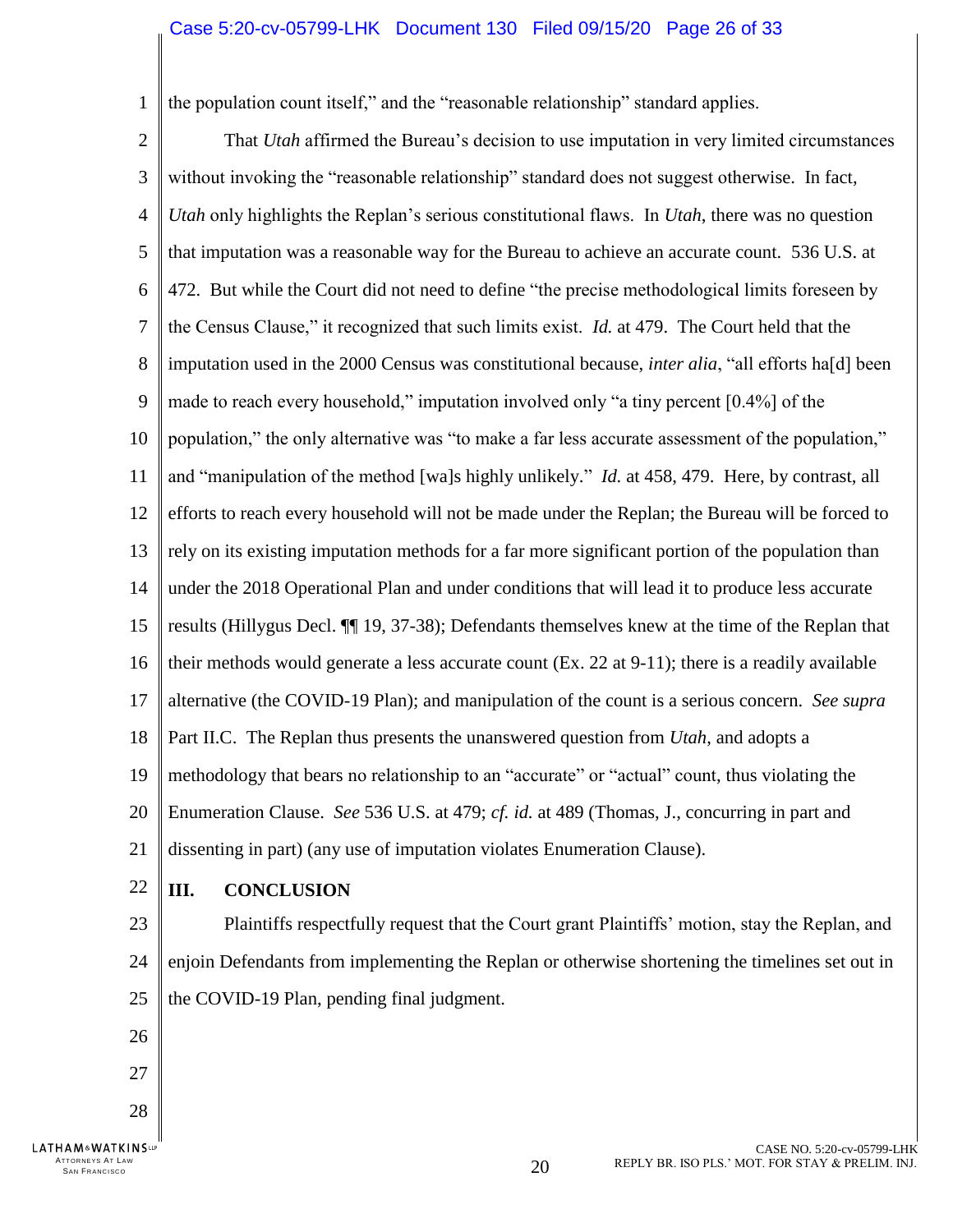|                | Case 5:20-cv-05799-LHK Document 130 Filed 09/15/20 Page 27 of 33                                                                                                                               |  |                                                            |                                                                                            |
|----------------|------------------------------------------------------------------------------------------------------------------------------------------------------------------------------------------------|--|------------------------------------------------------------|--------------------------------------------------------------------------------------------|
|                |                                                                                                                                                                                                |  |                                                            |                                                                                            |
| $\mathbf{1}$   | Dated: September 15, 2020                                                                                                                                                                      |  | <b>LATHAM &amp; WATKINS LLP</b>                            |                                                                                            |
| $\overline{2}$ |                                                                                                                                                                                                |  |                                                            |                                                                                            |
| 3              |                                                                                                                                                                                                |  | By: /s/ Melissa Arbus Sherry<br>Melissa Arbus Sherry       |                                                                                            |
| 4              |                                                                                                                                                                                                |  | steven.bauer@lw.com                                        | Steven M. Bauer (Bar No. 135067)                                                           |
| 5              |                                                                                                                                                                                                |  | Sadik Huseny (Bar No. 224659)                              |                                                                                            |
| 6              |                                                                                                                                                                                                |  | sadik.huseny@lw.com<br>Amit Makker (Bar No. 280747)        |                                                                                            |
| 7              |                                                                                                                                                                                                |  | amit.makker@lw.com                                         | Shannon D. Lankenau (Bar. No. 294263)                                                      |
| 8              |                                                                                                                                                                                                |  | shannon.lankenau@lw.com<br><b>LATHAM &amp; WATKINS LLP</b> |                                                                                            |
| 9              |                                                                                                                                                                                                |  | San Francisco, CA 94111                                    | 505 Montgomery Street, Suite 2000                                                          |
| 10             |                                                                                                                                                                                                |  | Telephone: 415.391.0600<br>Facsimile: 415.395.8095         |                                                                                            |
| 11             |                                                                                                                                                                                                |  | rick.bress@lw.com                                          | Richard P. Bress (admitted pro hac vice)                                                   |
| 12             |                                                                                                                                                                                                |  | melissa.sherry@lw.com                                      | Melissa Arbus Sherry (admitted pro hac vice)                                               |
| 13             |                                                                                                                                                                                                |  | anne.robinson@lw.com                                       | Anne W. Robinson (admitted pro hac vice)                                                   |
| 14             |                                                                                                                                                                                                |  | tyce.walters@lw.com                                        | Tyce R. Walters (admitted pro hac vice)                                                    |
| 15             |                                                                                                                                                                                                |  | genevieve.hoffman@lw.com                                   | Genevieve P. Hoffman (admitted <i>pro hac vice</i> )                                       |
| 16             |                                                                                                                                                                                                |  |                                                            | Gemma Donofrio (admitted pro hac vice)                                                     |
| 17             |                                                                                                                                                                                                |  | gemma.donofrio@lw.com<br><b>LATHAM &amp; WATKINS LLP</b>   |                                                                                            |
| 18             |                                                                                                                                                                                                |  | Washington, D.C. 20004                                     | 555 Eleventh Street NW, Suite 1000                                                         |
| 19             |                                                                                                                                                                                                |  | Telephone: 202.637.2200<br>Facsimile: 202.637.2201         |                                                                                            |
|                |                                                                                                                                                                                                |  |                                                            | Attorneys for Plaintiffs National Urban League;                                            |
| 20             |                                                                                                                                                                                                |  |                                                            | League of Women Voters; Black Alliance for<br>Just Immigration; Harris County, Texas; King |
| 21             |                                                                                                                                                                                                |  |                                                            | County, Washington; City of San Jose,<br>California; Rodney Ellis; Adrian Garcia; and      |
| 22             |                                                                                                                                                                                                |  | the $NAACP^7$                                              |                                                                                            |
| 23             | Dated: September 15, 2020                                                                                                                                                                      |  | By: /s/ Jon M. Greenbaum                                   | Kristen Clarke (pro hac vice forthcoming)                                                  |
| 24             |                                                                                                                                                                                                |  | kclarke@lawyerscommittee.org                               |                                                                                            |
| 25             |                                                                                                                                                                                                |  |                                                            | Jon M. Greenbaum (Bar No. 166733)<br>jgreenbaum@lawyerscommittee.org                       |
| 26             |                                                                                                                                                                                                |  |                                                            | Ezra D. Rosenberg (admitted <i>pro hac vice</i> )                                          |
| 27             | $7$ The New Parties added in the First Amended Complaint are signatories to this reply but,<br>consistent with the parties' joint stipulation, Plaintiffs do not and will not rely on them for |  |                                                            |                                                                                            |
| 28             | allegations of harm or injury or for any other purpose.                                                                                                                                        |  |                                                            |                                                                                            |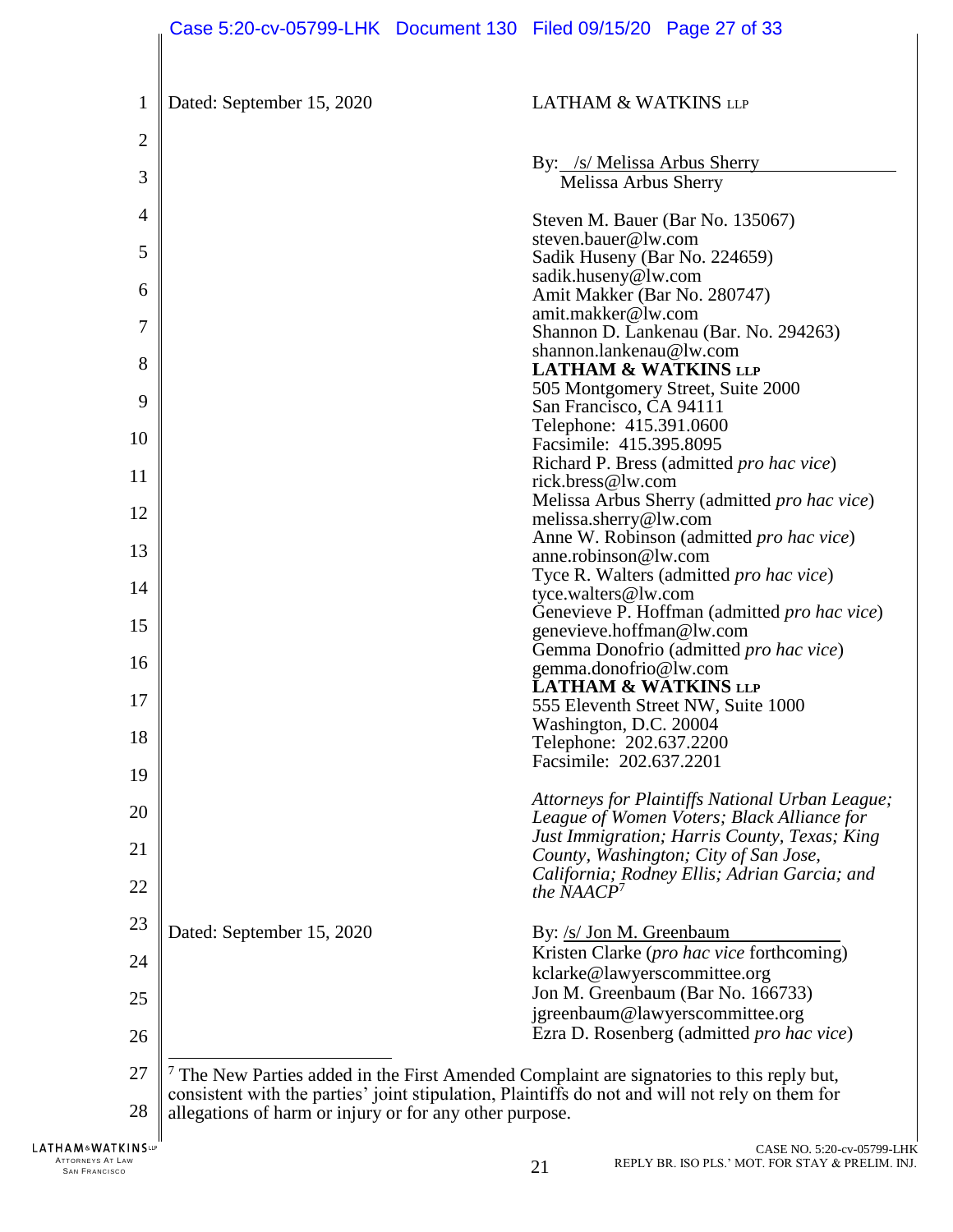$\parallel$ 

| $\mathbf{1}$                                  | erosenberg@lawyerscommittee.org                                                      |
|-----------------------------------------------|--------------------------------------------------------------------------------------|
| $\overline{2}$                                | Dorian L. Spence (pro hac vice forthcoming)                                          |
|                                               | dspence@lawyerscommittee.org<br>Maryum Jordan (pro hac vice forthcoming)             |
| 3                                             | mjordan@lawyerscommittee.org                                                         |
| 4                                             | Ajay Saini (admitted pro hac vice)                                                   |
|                                               | asaini@lawyerscommitee.org<br>Pooja Chaudhuri (Bar No. 314847)                       |
| 5                                             | pchaudhuri@lawyerscommittee.org                                                      |
| 6                                             | <b>LAWYERS' COMMITTEE FOR CIVIL</b>                                                  |
| $\overline{7}$                                | <b>RIGHTS UNDER LAW</b><br>1500 K Street NW, Suite 900                               |
|                                               | Washington, DC 20005                                                                 |
| 8                                             | Telephone: 202.662.8600                                                              |
| 9                                             | Facsimile: 202.783.0857                                                              |
|                                               | Attorneys for Plaintiffs National Urban League;                                      |
| 10                                            | City of San Jose, California; Harris County,                                         |
| 11                                            | Texas; League of Women Voters; King County,                                          |
| 12                                            | Washington; Black Alliance for Just<br>Immigration; Rodney Ellis; Adrian Garcia; the |
|                                               | NAACP; and Navajo Nation                                                             |
| 13                                            |                                                                                      |
| 14                                            | Wendy R. Weiser (admitted pro hac vice)<br>weiserw@brennan.law.nyu.edu               |
|                                               | Thomas P. Wolf (admitted pro hac vice)                                               |
| 15                                            | wolf@brennan.law.nyu.edu                                                             |
| 16                                            | Kelly M. Percival (admitted pro hac vice)<br>percivalk@brennan.law.nyu.edu           |
| 17                                            | <b>BRENNAN CENTER FOR JUSTICE</b>                                                    |
|                                               | 120 Broadway, Suite 1750                                                             |
| 18                                            | New York, NY 10271<br>Telephone: 646.292.8310                                        |
| 19                                            | Facsimile: 212.463.7308                                                              |
| 20                                            | Attorneys for Plaintiffs National Urban League;                                      |
|                                               | City of San Jose, California; Harris County,                                         |
| 21                                            | Texas; League of Women Voters; King County,                                          |
| 22                                            | Washington; Black Alliance for Just<br>Immigration; Rodney Ellis; Adrian Garcia; the |
|                                               | NAACP; and Navajo Nation                                                             |
| 23                                            |                                                                                      |
| 24                                            | Mark Rosenbaum (Bar No. 59940)<br>mrosenbaum@publiccounsel.org                       |
| 25                                            | <b>PUBLIC COUNSEL</b>                                                                |
|                                               | 610 South Ardmore Avenue                                                             |
| 26                                            | Los Angeles, California 90005<br>Telephone: 213.385.2977                             |
| 27                                            | Facsimile: 213.385.9089                                                              |
| 28                                            |                                                                                      |
|                                               | Attorneys for Plaintiff City of San Jose                                             |
| <b>LATHAM&amp;WATKINS</b><br>ATTORNEYS AT LAW | CASE NO. 5:20-cv-05799-LI<br>REPLY BR. ISO PLS.' MOT. FOR STAY & PRELIM. II<br>22    |
| <b>SAN FRANCISCO</b>                          |                                                                                      |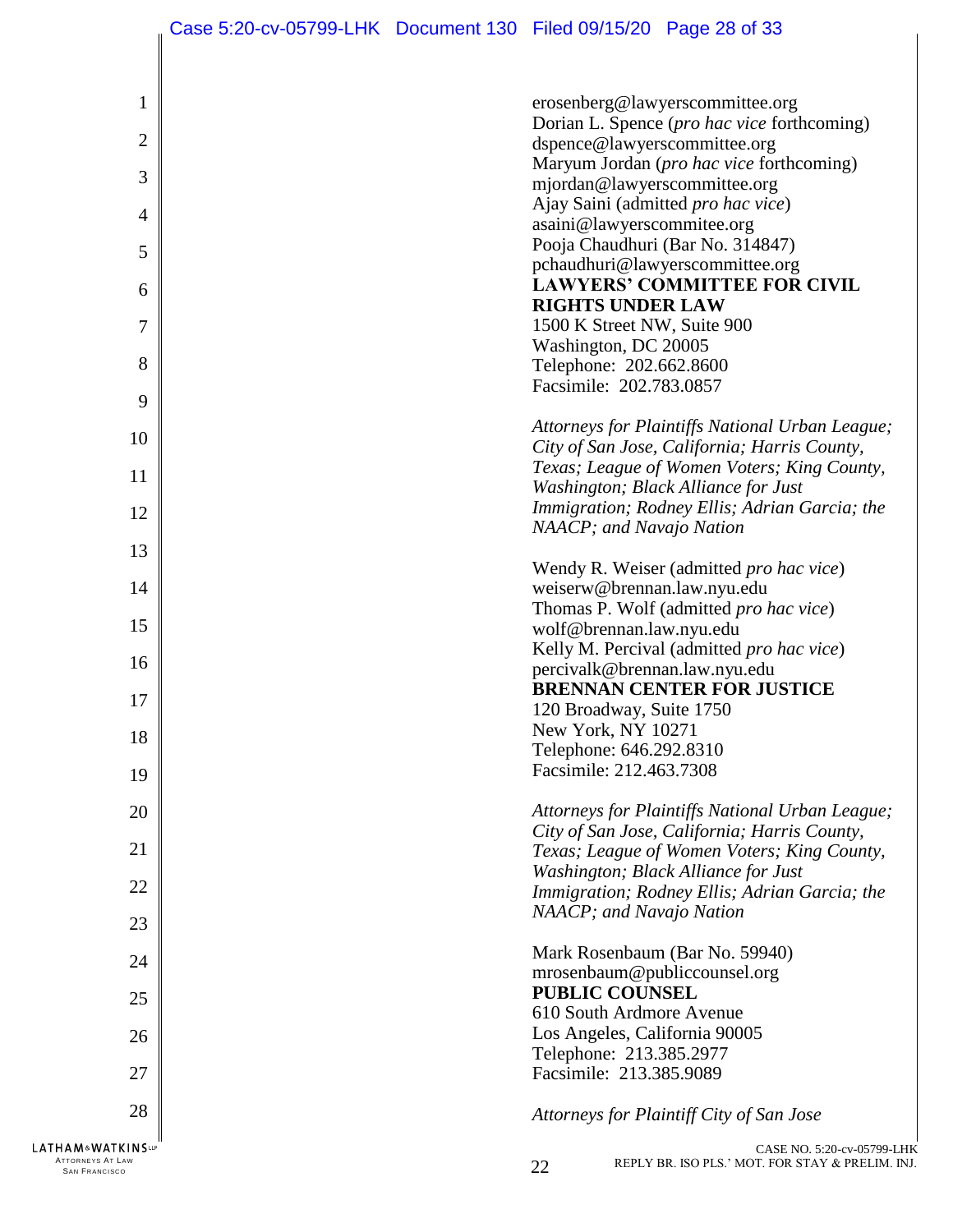|                                                                         |                           | Case 5:20-cv-05799-LHK Document 130 Filed 09/15/20 Page 29 of 33                     |
|-------------------------------------------------------------------------|---------------------------|--------------------------------------------------------------------------------------|
|                                                                         |                           |                                                                                      |
| $\mathbf{1}$                                                            |                           |                                                                                      |
|                                                                         |                           | Doreen McPaul, Attorney General                                                      |
| $\overline{2}$                                                          |                           | $d$ mcpaul@nndoj.org<br>Jason Searle (pro hac vice forthcoming)                      |
| 3                                                                       |                           | jasearle@nndoj.org                                                                   |
| $\overline{4}$                                                          |                           | <b>NAVAJO NATION DEPARTMENT OF</b>                                                   |
|                                                                         |                           | <b>JUSTICE</b><br>P.O. Box 2010                                                      |
| 5                                                                       |                           | Window Rock, AZ 86515                                                                |
| 6                                                                       |                           | Telephone: (928) 871-6345                                                            |
| $\overline{7}$                                                          |                           | <b>Attorneys for Navajo Nation</b>                                                   |
| 8                                                                       | Dated: September 15, 2020 | By: /s/ Danielle Goldstein                                                           |
| 9                                                                       |                           | Michael N. Feuer (Bar No. 111529)<br>mike.feuer@lacity.org                           |
|                                                                         |                           | Kathleen Kenealy (Bar No. 212289)                                                    |
| 10                                                                      |                           | kathleen.kenealy@lacity.org                                                          |
| 11                                                                      |                           | Danielle Goldstein (Bar No. 257486)<br>danielle.goldstein@lacity.org                 |
| 12                                                                      |                           | Michael Dundas (Bar No. 226930)                                                      |
|                                                                         |                           | mike.dundas@lacity.org                                                               |
| 13                                                                      |                           | <b>CITY ATTORNEY FOR THE CITY OF</b>                                                 |
| 14                                                                      |                           | <b>LOS ANGELES</b><br>200 N. Main Street, 8th Floor                                  |
|                                                                         |                           | Los Angeles, CA 90012                                                                |
| 15                                                                      |                           | Telephone: 213.473.3231<br>Facsimile: 213.978.8312                                   |
| 16                                                                      |                           |                                                                                      |
| 17                                                                      |                           | Attorneys for Plaintiff City of Los Angeles                                          |
| 18                                                                      | Dated: September 15, 2020 | By: /s/ Michael Mutalipassi                                                          |
|                                                                         |                           | Christopher A. Callihan (Bar No. 203010)<br>legalwebmail@ci.salinas.ca.us            |
| 19                                                                      |                           | Michael Mutalipassi (Bar No. 274858)                                                 |
| 20                                                                      |                           | michaelmu@ci.salinas.ca.us                                                           |
| 21                                                                      |                           | <b>CITY OF SALINAS</b><br>200 Lincoln Avenue                                         |
|                                                                         |                           | Salinas, CA 93901                                                                    |
| 22                                                                      |                           | Telephone: 831.758.7256                                                              |
| 23                                                                      |                           | Facsimile: 831.758.7257                                                              |
| 24                                                                      |                           | Attorneys for Plaintiff City of Salinas                                              |
| 25                                                                      |                           |                                                                                      |
| 26                                                                      |                           |                                                                                      |
| 27                                                                      |                           |                                                                                      |
| 28                                                                      |                           |                                                                                      |
| <b>LATHAM&amp;WATKINSLP</b><br>ATTORNEYS AT LAW<br><b>SAN FRANCISCO</b> |                           | CASE NO. 5:20-cv-05799-LHK<br>REPLY BR. ISO PLS.' MOT. FOR STAY & PRELIM. INJ.<br>23 |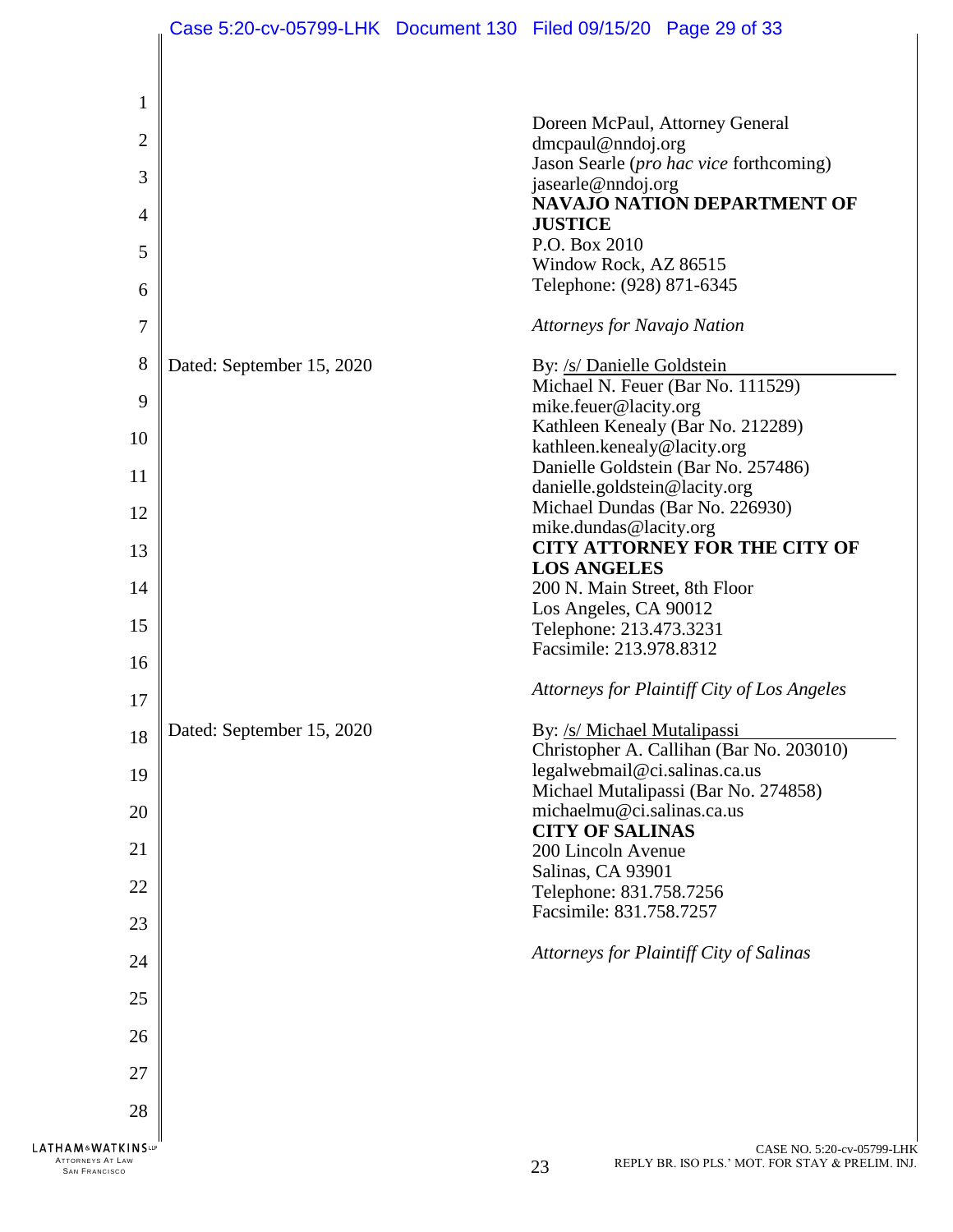|                                                                         |                           | Case 5:20-cv-05799-LHK Document 130 Filed 09/15/20 Page 30 of 33             |
|-------------------------------------------------------------------------|---------------------------|------------------------------------------------------------------------------|
|                                                                         |                           |                                                                              |
| 1                                                                       | Dated: September 15, 2020 | By: /s/ Rafey S. Balabanian                                                  |
| $\overline{2}$                                                          |                           | Rafey S. Balabanian (Bar No. 315962)<br>rbalabanian@edelson.com              |
|                                                                         |                           | Lily E. Hough (Bar No. 315277)                                               |
| 3                                                                       |                           | lhough@edelson.com                                                           |
| $\overline{4}$                                                          |                           | <b>EDELSON P.C.</b><br>123 Townsend Street, Suite 100                        |
| 5                                                                       |                           | San Francisco, CA 94107                                                      |
| 6                                                                       |                           | Telephone: 415.212.9300<br>Facsimile: 415.373.9435                           |
|                                                                         |                           |                                                                              |
| 7                                                                       |                           | Rebecca Hirsch (admitted pro hac vice)<br>rebecca.hirsch2@cityofchicago.org  |
| 8                                                                       |                           | <b>CORPORATION COUNSEL FOR THE</b>                                           |
| 9                                                                       |                           | <b>CITY OF CHICAGO</b><br>Mark A. Flessner                                   |
|                                                                         |                           | Stephen J. Kane                                                              |
| 10                                                                      |                           | 121 N. LaSalle Street, Room 600                                              |
| 11                                                                      |                           | Chicago, IL 60602<br>Telephone: (312) 744-8143                               |
| 12                                                                      |                           | Facsimile: (312) 744-5185                                                    |
| 13                                                                      |                           | Attorneys for Plaintiff City of Chicago                                      |
| 14                                                                      |                           |                                                                              |
|                                                                         | Dated: September 15, 2020 | By: /s/ Donald R. Pongrace                                                   |
| 15                                                                      |                           | Donald R. Pongrace (admitted pro hac vice)<br>dpongrace@akingump.com         |
| 16                                                                      |                           | <b>AKIN GUMP STRAUSS HAUER &amp; FELD</b>                                    |
| 17                                                                      |                           | <b>LLP</b><br>2001 K St., N.W.                                               |
| 18                                                                      |                           | Washington, D.C. 20006                                                       |
|                                                                         |                           | Telephone: (202) 887-4000<br>Facsimile: 202-887-4288                         |
| 19                                                                      |                           |                                                                              |
| 20                                                                      |                           | Dario J. Frommer (Bar No. 161248)<br>dfrommer@akingump.com                   |
| 21                                                                      |                           | <b>AKIN GUMP STRAUSS HAUER &amp; FELD</b>                                    |
| 22                                                                      |                           | <b>LLP</b><br>1999 Avenue of the Stars, Suite 600                            |
| 23                                                                      |                           | Los Angeles, CA 90067-6022<br>Phone: 213.254.1270                            |
| 24                                                                      |                           | Fax: 310.229.1001                                                            |
| 25                                                                      |                           | Attorneys for Plaintiff Gila River Indian<br>Community                       |
| 26                                                                      |                           |                                                                              |
| 27                                                                      |                           |                                                                              |
| 28                                                                      |                           |                                                                              |
| <b>LATHAM&amp;WATKINSUP</b><br>ATTORNEYS AT LAW<br><b>SAN FRANCISCO</b> |                           | CASE NO. 5:20-cv-05799-<br>REPLY BR. ISO PLS.' MOT. FOR STAY & PRELIM.<br>24 |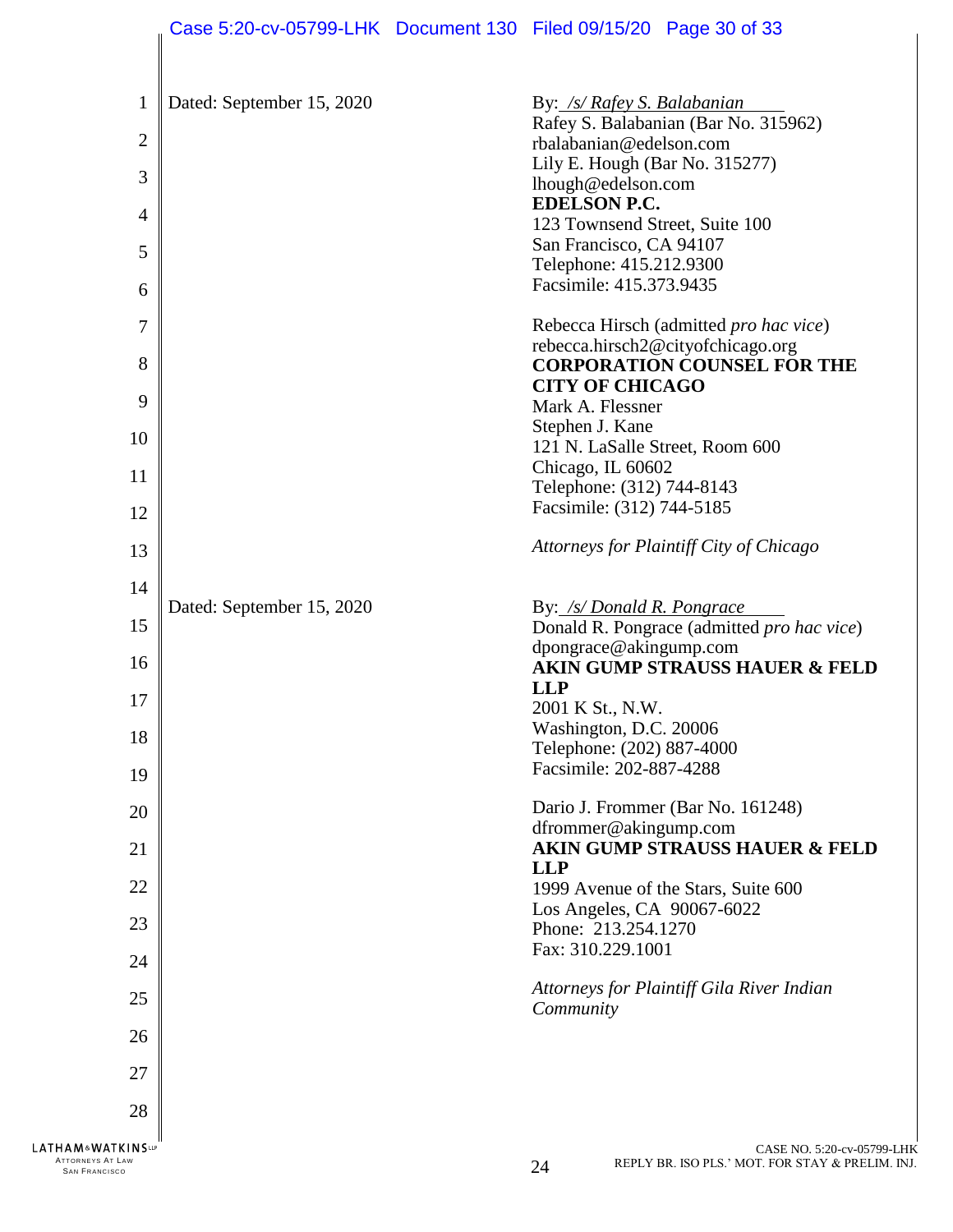|                                                 | Case 5:20-cv-05799-LHK Document 130 Filed 09/15/20 Page 31 of 33                                    |  |                                                          |                                                                                    |  |
|-------------------------------------------------|-----------------------------------------------------------------------------------------------------|--|----------------------------------------------------------|------------------------------------------------------------------------------------|--|
|                                                 |                                                                                                     |  |                                                          |                                                                                    |  |
| $\mathbf{1}$                                    |                                                                                                     |  |                                                          |                                                                                    |  |
| $\overline{2}$                                  | Dated: September 15, 2020                                                                           |  | By: /s/ David I. Holtzman                                | David I. Holtzman (Bar No. 299287)                                                 |  |
| 3                                               |                                                                                                     |  | David.Holtzman@hklaw.com                                 |                                                                                    |  |
| $\overline{4}$                                  |                                                                                                     |  | <b>HOLLAND &amp; KNIGHT LLP</b><br>Daniel P. Kappes      |                                                                                    |  |
| 5                                               |                                                                                                     |  | Jacqueline N. Harvey<br>50 California Street, 28th Floor |                                                                                    |  |
|                                                 |                                                                                                     |  | San Francisco, CA 94111<br>Telephone: (415) 743-6970     |                                                                                    |  |
| 6                                               |                                                                                                     |  | Fax: (415) 743-6910                                      |                                                                                    |  |
| $\tau$                                          |                                                                                                     |  |                                                          | Attorneys for Plaintiff County of Los Angeles                                      |  |
| 8                                               |                                                                                                     |  |                                                          |                                                                                    |  |
| 9                                               |                                                                                                     |  | <b>ATTESTATION</b>                                       |                                                                                    |  |
| 10                                              |                                                                                                     |  |                                                          | I, Melissa Arbus Sherry, am the ECF user whose user ID and password authorized the |  |
| 11                                              | filing of this document. Under Civil L.R. 5-1(i)(3), I attest that all signatories to this document |  |                                                          |                                                                                    |  |
| 12                                              |                                                                                                     |  |                                                          |                                                                                    |  |
| 13                                              | have concurred in this filing.                                                                      |  |                                                          |                                                                                    |  |
| 14                                              | Dated: September 15, 2020                                                                           |  | <b>LATHAM &amp; WATKINS LLP</b>                          |                                                                                    |  |
| 15                                              |                                                                                                     |  | By: /s/ Melissa Arbus Sherry                             |                                                                                    |  |
| 16                                              |                                                                                                     |  | Melissa Arbus Sherry                                     |                                                                                    |  |
| 17                                              |                                                                                                     |  |                                                          |                                                                                    |  |
| 18                                              |                                                                                                     |  |                                                          |                                                                                    |  |
| 19                                              |                                                                                                     |  |                                                          |                                                                                    |  |
| 20                                              |                                                                                                     |  |                                                          |                                                                                    |  |
| 21                                              |                                                                                                     |  |                                                          |                                                                                    |  |
| 22                                              |                                                                                                     |  |                                                          |                                                                                    |  |
| 23                                              |                                                                                                     |  |                                                          |                                                                                    |  |
| 24                                              |                                                                                                     |  |                                                          |                                                                                    |  |
| 25                                              |                                                                                                     |  |                                                          |                                                                                    |  |
| 26                                              |                                                                                                     |  |                                                          |                                                                                    |  |
| 27                                              |                                                                                                     |  |                                                          |                                                                                    |  |
| 28                                              |                                                                                                     |  |                                                          |                                                                                    |  |
| <b>LATHAM&amp;WATKINSLP</b><br>ATTORNEYS AT LAW |                                                                                                     |  |                                                          | CASE NO. 5:20-cv-05799-LHK<br>REPLY BR. ISO PLS.' MOT. FOR STAY & PRELIM. INJ.     |  |
| <b>SAN FRANCISCO</b>                            |                                                                                                     |  | 25                                                       |                                                                                    |  |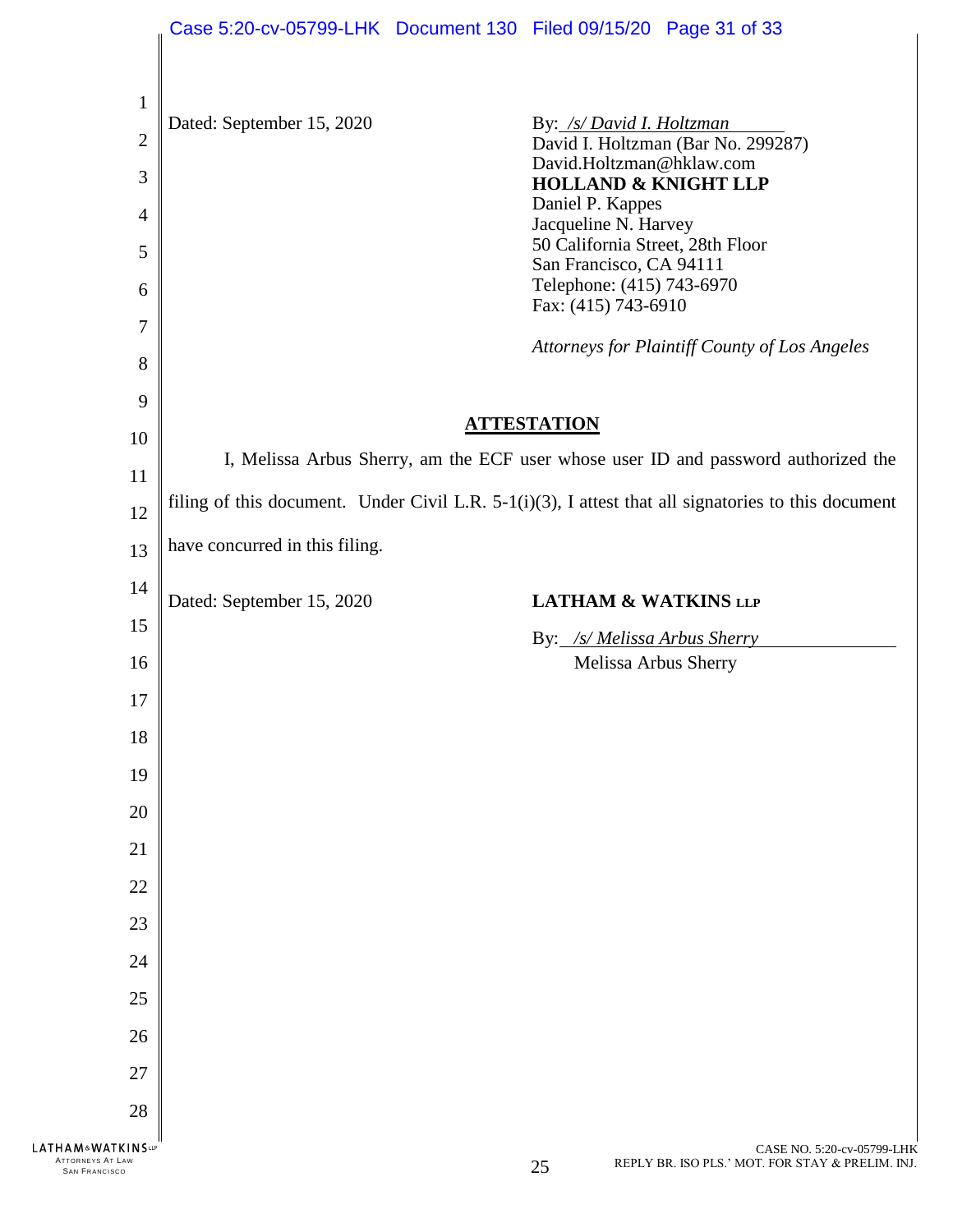# **ADDENDUM**